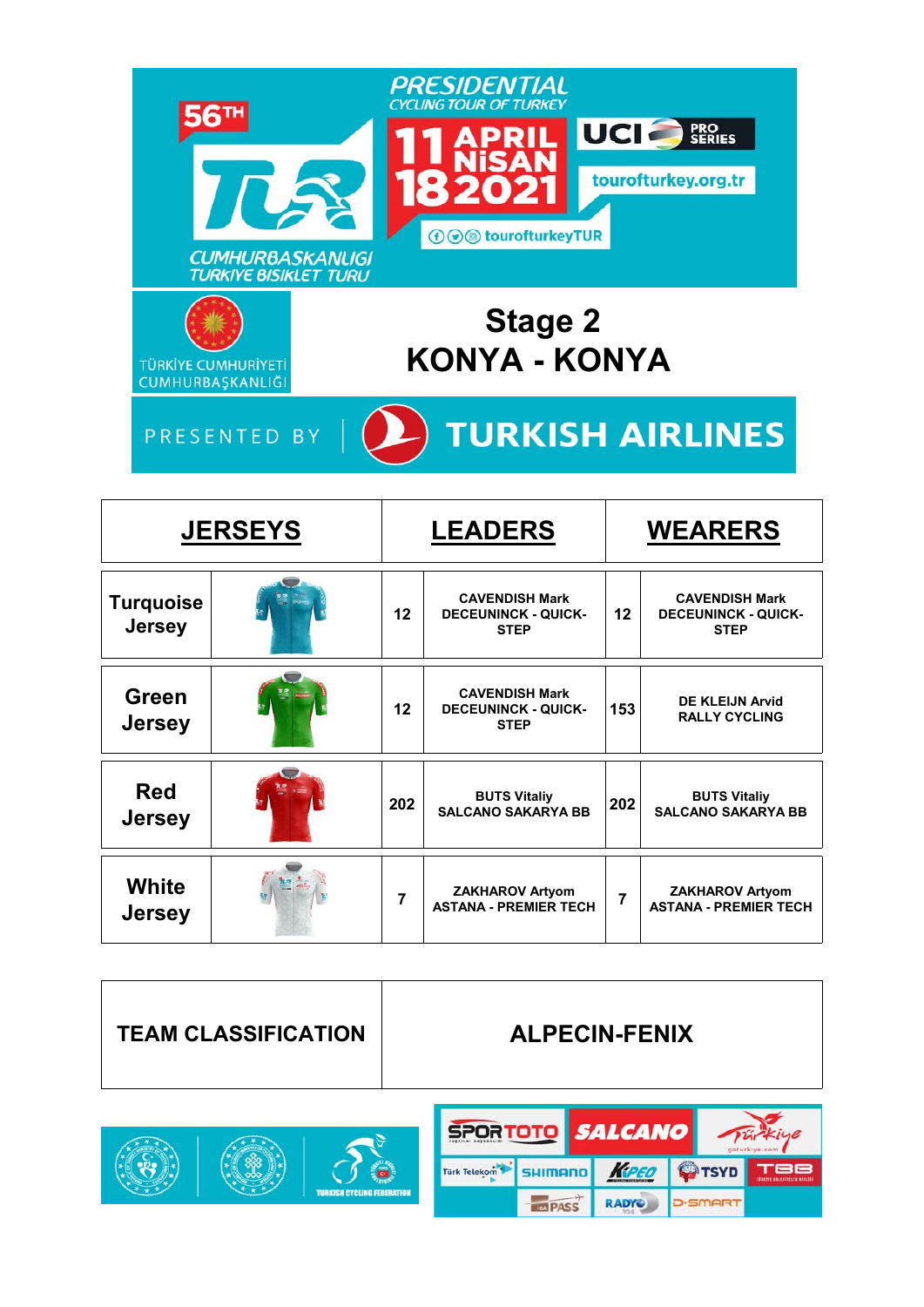

# **PHOTO-FINISH Stage 2 : [KONYA](https://www.procyclingstats.com/race/tour-of-turkey/2021/stage-1) - KONYA**

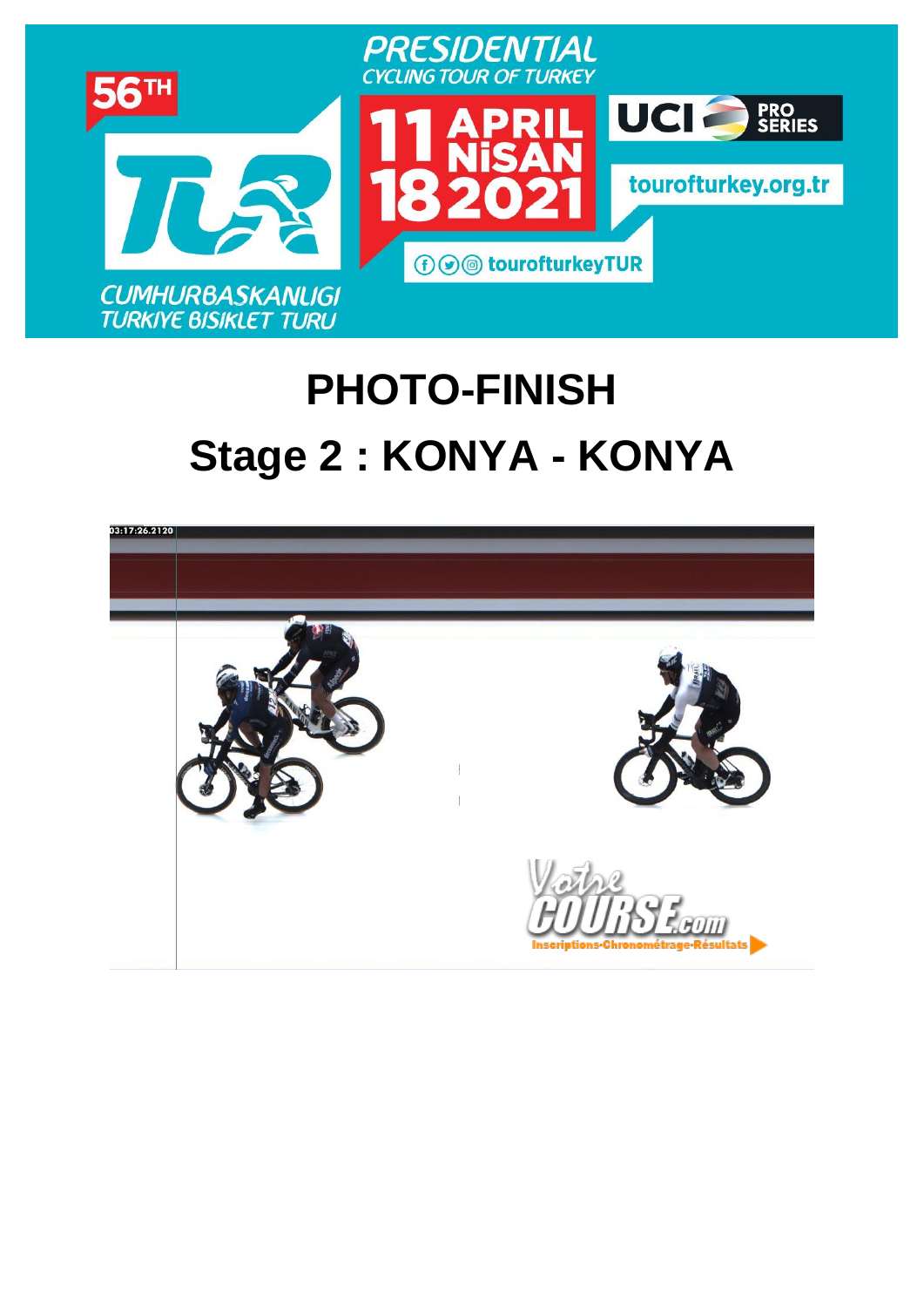

#### **CLASSEMENT DE L'ETAPE STAGE CLASSIFICATION**

KONYA - KONYA



**Distance :** 142 km **Moyenne - Average :** 43.154km/h

**Etape - Stage :** 2

**Date :** 12/04/2021

**Organisateur - Organiser :** TURKISH CYCLING FEDERATION

**Epreuve - Race :** 56th PRESIDENTIAL CYCLING TOUR OF TURKEY

| Rang<br>Rank | Dos.<br><b>Bib</b> | UCI ID      | NOM Prénom<br>Last name First Name | Equipe<br>Team                 | Nat.<br>Nat. | Temps<br>Time | Ecart<br>Gap | Bonif.<br>Bon. | Pen. |
|--------------|--------------------|-------------|------------------------------------|--------------------------------|--------------|---------------|--------------|----------------|------|
| 1            | 12                 | 10003292324 | <b>CAVENDISH Mark</b>              | DECEUNINCK - QUICK-STEP        | <b>GBR</b>   | 03h17'26"     |              | 10"            |      |
| 2            | 31                 | 10014827543 | PHILIPSEN Jasper                   | ALPECIN-FENIX                  | <b>BEL</b>   | 03h17'26"     |              | 6"             |      |
| 3            | 22                 | 10002214311 | <b>GREIPEL André</b>               | <b>ISRAEL START-UP NATION</b>  | <b>GER</b>   | 03h17'26"     |              | 4"             |      |
| 4            | 153                | 10009817693 | DE KLEIJN Arvid                    | RALLY CYCLING                  | NED          | 03h17'26"     |              |                |      |
| 5            | 71                 | 10010957546 | ANIOLKOWSKI Stanislaw              | <b>BINGOAL PAUWELS SAUCES</b>  | <b>POL</b>   | 03h17'26"     |              |                |      |
| 6            | 83                 | 10015391153 | PEÑALVER ANIORTE Manuel            | BURGOS-BH                      | <b>ESP</b>   | 03h17'26"     |              |                |      |
| 7            | 62                 | 10014704978 | LONARDI Giovanni                   | <b>BARDIANI CSF FAIZANE</b>    | ITA          | 03h17'26"     |              |                |      |
| 8            | 53                 | 10014991837 | MOZZATO Luca                       | <b>B&amp;B HOTELS P/B KTM</b>  | <b>ITA</b>   | 03h17'26"     |              |                |      |
| 9            | 26                 | 10007506366 | <b>ZABEL Rick</b>                  | <b>ISRAEL START-UP NATION</b>  | <b>GER</b>   | 03h17'26"     |              |                |      |
| 10           | 175                | 10015603745 | WÆRENSKJOLD Søren                  | UNO - X PRO CYCLING TEAM       | <b>NOR</b>   | 03h17'26"     |              |                |      |
| 11           | 101                | 10009431515 | <b>BARBIER Pierre</b>              | <b>DELKO</b>                   | <b>FRA</b>   | 03h17'26"     |              |                |      |
| 12           | 35                 | 10009136168 | <b>TAMINIAUX Lionel</b>            | ALPECIN-FENIX                  | <b>BEL</b>   | 03h17'26"     |              |                |      |
| 13           | 184                | 10014921210 | <b>PLUTO Martin</b>                | ABLOC CT                       | LAT          | 03h17'26"     |              |                |      |
| 14           | 185                | 10022872984 | DEL GROSSO Bodi                    | ABLOC CT                       | <b>NED</b>   | 03h17'26"     |              |                |      |
| 15           | 103                | 10006875159 | <b>GROSU Eduard-Michael</b>        | <b>DELKO</b>                   | <b>ROU</b>   | 03h17'26"     |              |                |      |
| 16           | 137                | 10051354511 | LOBATO DEL VALLE Juan Jose         | EUSKALTEL - EUSKADI            | <b>ESP</b>   | 03h17'26"     |              |                |      |
| 17           | 142                | 10008924384 | CIMA Damiano                       | GAZPROM-RUSVELO                | <b>ITA</b>   | 03h17'26"     |              |                |      |
| 18           | 64                 | 10011972309 | <b>MARENGO Umberto</b>             | <b>BARDIANI CSF FAIZANE</b>    | <b>ITA</b>   | 03h17'26"     |              |                |      |
| 19           | 162                | 10005660336 | <b>PERON Andrea</b>                | TEAM NOVO NORDISK              | <b>ITA</b>   | 03h17'26"     |              |                |      |
| 20           | 34                 | 10014868969 | VINE Jay                           | ALPECIN-FENIX                  | <b>AUS</b>   | 03h17'26"     |              |                |      |
| 21           | 44                 | 10007822729 | <b>RUMAC Josip</b>                 | ANDRONI GIOCATTOLI - SIDE      | <b>CRO</b>   | 03h17'26"     |              |                |      |
| 22           | 234                | 10036201693 | <b>KULBE Lars</b>                  | TEAM SKS SAUERLAND NRW         | <b>GER</b>   | 03h17'26"     |              |                |      |
| 23           | 193                | 10010779310 | ODA Hijiri                         | NIPPO-PROVENCE-PTS CON         | <b>JPN</b>   | 03h17'26"     |              |                |      |
| 24           | 246                | 10009353612 | <b>GRANIGAN Noah</b>               | <b>WILDLIFE GENERATION PRO</b> | <b>USA</b>   | 03h17'26"     |              |                |      |
| 25           | 214                | 10008705227 | STASH Mamyr                        | SPOR TOTO CYCLING TEAM         | <b>RUS</b>   | 03h17'26"     |              |                |      |
| 26           | 116                | 10003073062 | <b>BELLETTI Manuel</b>             | EOLO-KOMETA CYCLING TEA        | <b>ITA</b>   | 03h17'26"     |              |                |      |
| 27           | 77                 | 10015338714 | <b>VERCAMST Wesley</b>             | <b>BINGOAL PAUWELS SAUCES</b>  | <b>BEL</b>   | 03h17'26"     |              |                |      |
| 28           | 54                 | 10008892961 | <b>PACHER Quentin</b>              | <b>B&amp;B HOTELS P/B KTM</b>  | <b>FRA</b>   | 03h17'26"     |              |                |      |
| 29           | 231                | 10036495424 | <b>MUNSTERMANN Per Christian</b>   | TEAM SKS SAUERLAND NRW         | <b>GER</b>   | 03h17'26"     |              |                |      |
| 30           | 33                 | 10004853014 | <b>MEISEN Marcel</b>               | ALPECIN-FENIX                  | <b>GER</b>   | 03h17'26"     |              |                |      |
| 31           | 72                 | 10014218463 | <b>CASTRIQUE Jonas</b>             | <b>BINGOAL PAUWELS SAUCES</b>  | <b>BEL</b>   | 03h17'26"     |              |                |      |
| 32           | 42                 | 10014992039 | JERMAN Žiga                        | ANDRONI GIOCATTOLI - SIDE      | <b>SLO</b>   | 03h17'26"     |              |                |      |
| 33           | 174                | 10010176900 | MADSEN Frederik Rodenberg          | UNO - X PRO CYCLING TEAM       | DEN          | 03h17'26"     |              |                |      |
| 34           | 123                | 10014587063 | SHAUCHENKA Siarhei                 | MINSK CYCLING CLUB             | <b>BLR</b>   | 03h17'26"     |              |                |      |
| 35           | 205                | 10006599216 | <b>BOUGLAS Georgios</b>            | SALCANO SAKARYA BB             | <b>GRE</b>   | 03h17'26"     |              |                |      |
| 36           | 84                 | 10009416357 | <b>SMIT Willem Jakobus</b>         | <b>BURGOS-BH</b>               | <b>RSA</b>   | 03h17'26"     |              |                |      |
| 37           | 96                 | 10008682793 | SAEZ BENITO Hector                 | CAJA RURAL-SEGUROS RGA         | <b>ESP</b>   | 03h17'26"     |              |                |      |
| 38           | 186                | 10007295996 | <b>SLIK Ivar</b>                   | ABLOC CT                       | <b>NED</b>   | 03h17'26"     |              |                |      |
| 39           | 196                | 10036179869 | <b>CALVIN Dik</b>                  | NIPPO-PROVENCE-PTS CON         | <b>GER</b>   | 03h17'26"     |              |                |      |
| 40           | 163                | 10013880882 | POLI Umberto                       | TEAM NOVO NORDISK              | <b>ITA</b>   | 03h17'26"     |              |                |      |
| 41           | 5                  | 10107186192 | ROMO OLIVER Javier                 | ASTANA - PREMIER TECH          | <b>ESP</b>   | 03h17'26"     |              |                |      |
| 42           | 57                 | 10008653087 | <b>SCHONBERGER Sebastian</b>       | B&B HOTELS P/B KTM             | AUT          | 03h17'26"     |              |                |      |
| 43           | 115                | 10006878795 | <b>WACKERMANN Luca</b>             | EOLO-KOMETA CYCLING TEA        | <b>ITA</b>   | 03h17'26"     |              |                |      |
| 44           | 74                 | 10016305074 | PAQUOT Tom                         | BINGOAL PAUWELS SAUCES         | <b>BEL</b>   | 03h17'26"     |              |                |      |
| 45           | 192                | 10009746763 | <b>KUHN Kevin</b>                  | NIPPO-PROVENCE-PTS CON         | SUI          | 03h17'26"     |              |                |      |
| 46           | 131                | 10011227530 | IRIZAR LASKURAIN Julen             | EUSKALTEL - EUSKADI            | <b>ESP</b>   | 03h17'26"     |              |                |      |
| 47           | 45                 | 10006564860 | SEPULVEDA Eduardo                  | ANDRONI GIOCATTOLI - SIDE      | ARG          | 03h17'26"     |              |                |      |
| 48           | 36                 | 10006668833 | <b>KRIEGER Alexander</b>           | ALPECIN-FENIX                  | <b>GER</b>   | 03h17'26"     |              |                |      |
| 49           | 147                | 10005914758 | BOEV Igor                          | GAZPROM-RUSVELO                | <b>RUS</b>   | 03h17'26"     |              |                |      |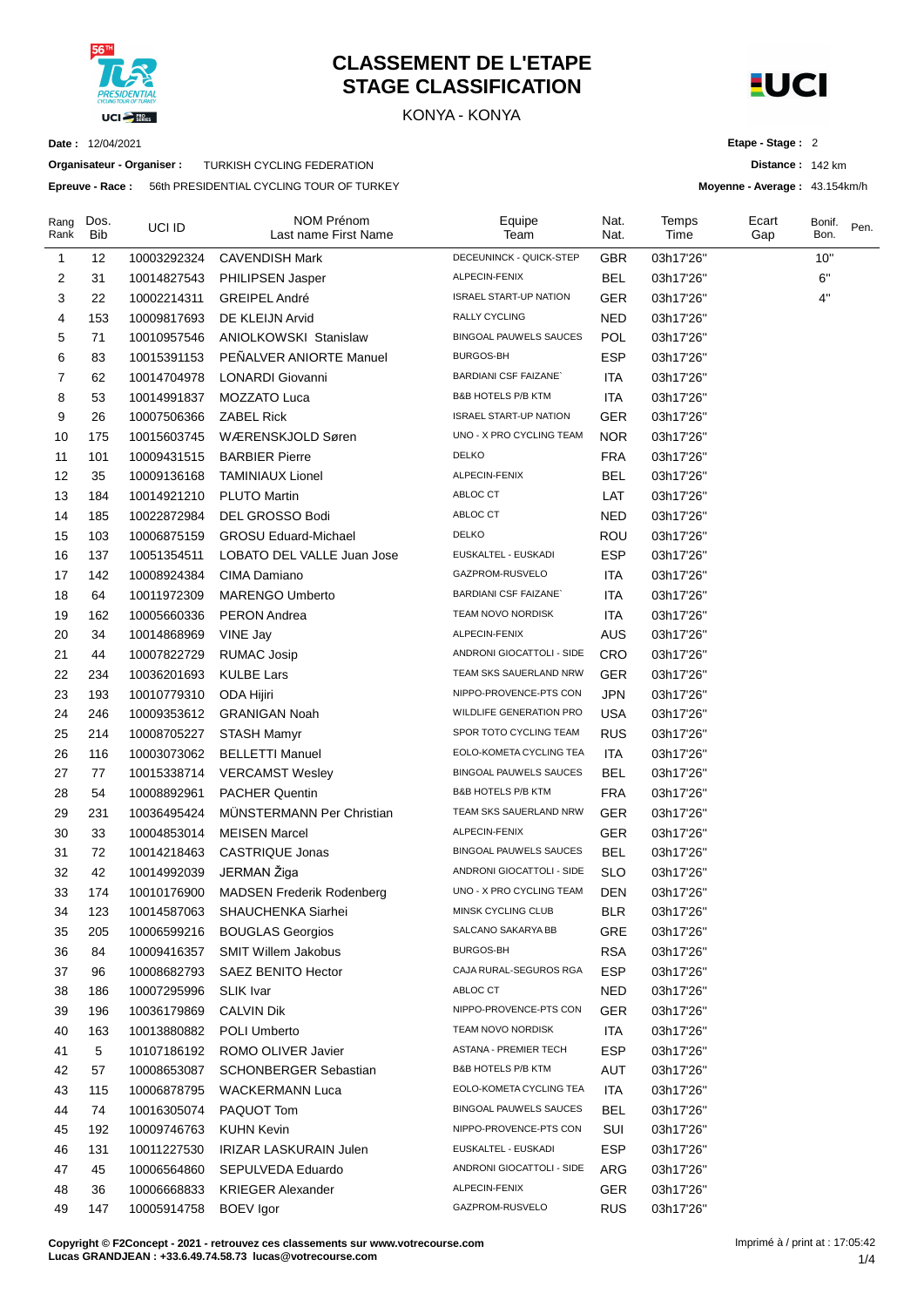| 50  | 221            | 10007508790 | <b>ORKEN Ahmet</b>                | TEAM SAPURA CYCLING            | <b>TUR</b> | 03h17'26" |              |
|-----|----------------|-------------|-----------------------------------|--------------------------------|------------|-----------|--------------|
| 51  | 51             | 10015454912 | <b>CHEVALIER Maxime</b>           | <b>B&amp;B HOTELS P/B KTM</b>  | <b>FRA</b> | 03h17'26" |              |
| 52  | 197            | 10046239173 | <b>CHRISTEN Fabio</b>             | NIPPO-PROVENCE-PTS CON         | SUI        | 03h17'26" |              |
| 53  | 3              | 10009816077 | <b>GIDICH Yevgeniy</b>            | ASTANA - PREMIER TECH          | KAZ        | 03h17'26" |              |
| 54  | 4              | 10036105101 | <b>BRUSSENSKIY Gleb</b>           | ASTANA - PREMIER TECH          | KAZ        | 03h17'26" |              |
| 55  | 182            | 10015791681 | <b>DAEMEN Stijn</b>               | ABLOC CT                       | NED        | 03h17'26" |              |
| 56  | 94             | 10041823350 | GONZALEZ LOPEZ David              | CAJA RURAL-SEGUROS RGA         | <b>ESP</b> | 03h17'26" |              |
|     |                |             |                                   |                                |            |           |              |
| 57  | 121            | 10002917862 | SAMOILAU Branislau                | MINSK CYCLING CLUB             | <b>BLR</b> | 03h17'26" |              |
| 58  | 154            | 10006271335 | <b>MANNION Gavin</b>              | RALLY CYCLING                  | USA        | 03h17'26" |              |
| 59  | 241            | 10005497052 | <b>TVETCOV Serghei</b>            | WILDLIFE GENERATION PRO        | ROU        | 03h17'26" |              |
| 60  | 191            | 10016554446 | <b>BÖGLI Jonathan</b>             | NIPPO-PROVENCE-PTS CON         | SUI        | 03h17'26" |              |
| 61  | 172            | 10008849616 | <b>RESELL Erik Nordsaeter</b>     | UNO - X PRO CYCLING TEAM       | <b>NOR</b> | 03h17'26" |              |
| 62  | 161            | 10003214724 | <b>KUSZTOR Péter</b>              | TEAM NOVO NORDISK              | <b>HUN</b> | 03h17'26" |              |
| 63  | 166            | 10014460862 | <b>BEHRINGER Oliver</b>           | TEAM NOVO NORDISK              | SUI        | 03h17'26" |              |
| 64  | 6              | 10010041100 | <b>STALNOV Nikita</b>             | ASTANA - PREMIER TECH          | KAZ        | 03h17'26" |              |
| 65  | $\mathbf{1}$   | 10008855171 | <b>KUDUS Merhawi</b>              | ASTANA - PREMIER TECH          | ERI        | 03h17'26" |              |
| 66  | 25             | 10004881508 | <b>DOWSETT Alex</b>               | <b>ISRAEL START-UP NATION</b>  | GBR        | 03h17'26" |              |
| 67  | 134            | 10007177879 | GOIKOETXEA GOIOGANA Peio          | EUSKALTEL - EUSKADI            | <b>ESP</b> | 03h17'26" |              |
|     |                |             |                                   | WILDLIFE GENERATION PRO        |            |           |              |
| 68  | 245            | 10012493479 | <b>HOEHN Alex</b>                 |                                | USA        | 03h17'26" |              |
| 69  | 136            | 10010713531 | ARANBURU ARRUTI Jokin             | EUSKALTEL - EUSKADI            | <b>ESP</b> | 03h17'26" |              |
| 70  | 143            | 10008687847 | <b>NYCH Artem</b>                 | GAZPROM-RUSVELO                | <b>RUS</b> | 03h17'26" |              |
| 71  | 46             | 10015083177 | <b>VENCHIARUTTI Nicola</b>        | ANDRONI GIOCATTOLI - SIDE      | <b>ITA</b> | 03h17'26" |              |
| 72  | 85             | 10048454413 | <b>BOL Jetse</b>                  | BURGOS-BH                      | NED        | 03h17'26" |              |
| 73  | 11             | 10005506651 | <b>ARCHBOLD Shane</b>             | DECEUNINCK - QUICK-STEP        | NZL        | 03h17'26" |              |
| 74  | 92             | 10007609127 | BAGÜES KALPARSORO Aritz           | CAJA RURAL-SEGUROS RGA         | <b>ESP</b> | 03h17'26" |              |
| 75  | 127            | 10015979217 | CHARNIAUSKI Ivan                  | MINSK CYCLING CLUB             | <b>BLR</b> | 03h17'26" |              |
| 76  | 217            | 10010990080 | <b>REGUERO CORRAL Gabriel</b>     | SPOR TOTO CYCLING TEAM         | <b>ESP</b> | 03h17'26" |              |
| 77  | 194            | 10015093281 | <b>TRACZ Szymon</b>               | NIPPO-PROVENCE-PTS CON         | <b>POL</b> | 03h17'26" | $2^{\prime}$ |
| 78  | 242            | 10006893044 | CASTILLO SOTO Ulises Alfredo      | <b>WILDLIFE GENERATION PRO</b> | MEX        | 03h17'26" |              |
| 79  | $\overline{2}$ | 10009360783 | CONTRERAS PINZON Rodrigo          | ASTANA - PREMIER TECH          | COL        | 03h17'26" |              |
|     |                |             |                                   | TEAM SAPURA CYCLING            |            | 03h17'26" |              |
| 80  | 223            | 10015977395 | ROSLI Muhammad Nur Aiman          |                                | MAS        |           |              |
| 81  | 157            | 10016094506 | <b>ZUKOWSKY Nickolas</b>          | RALLY CYCLING                  | CAN        | 03h17'26" |              |
| 82  | 206            | 10014955057 | <b>ABAY Burak</b>                 | SALCANO SAKARYA BB             | <b>TUR</b> | 03h17'26" |              |
| 83  | 225            | 10008691382 | RAILEANU Cristian                 | TEAM SAPURA CYCLING            | MDA        | 03h17'26" |              |
| 84  | 203            |             | 10004599396 KONONENKO Mykhaylo    | SALCANO SAKARYA BB             | UKR.       | 03h17'26" |              |
| 85  | 81             |             | 10006555867 RUBIO HERNANDEZ Diego | BURGOS-BH                      | ESP        | 03h17'26" |              |
| 86  | 146            | 10009818202 | <b>KUZMIN Anton</b>               | GAZPROM-RUSVELO                | KAZ        | 03h17'26" |              |
| 87  | 132            | 10005750161 | <b>BRAVO OIARBIDE Garikoitz</b>   | EUSKALTEL - EUSKADI            | <b>ESP</b> | 03h17'26" |              |
| 88  | 202            | 10003260190 | <b>BUTS Vitaliy</b>               | SALCANO SAKARYA BB             | <b>UKR</b> | 03h17'26" | 1'           |
| 89  | 135            | 10042380694 | <b>BALLARIN MANSO Iker</b>        | EUSKALTEL - EUSKADI            | <b>ESP</b> | 03h17'26" |              |
| 90  | 107            | 10043045045 | DIAZ GALLEGO Jose Manuel          | <b>DELKO</b>                   | <b>ESP</b> | 03h17'26" |              |
| 91  | 145            | 10006795337 | SHALUNOV Evgeny                   | GAZPROM-RUSVELO                | <b>RUS</b> | 03h17'26" |              |
| 92  | 181            | 10014702352 | <b>APPEL Stijn</b>                | ABLOC CT                       | NED        | 03h17'26" |              |
| 93  | 176            | 10009825474 | <b>CHARMIG Anthon</b>             | UNO - X PRO CYCLING TEAM       | DEN        | 03h17'26" |              |
|     |                |             |                                   | UNO - X PRO CYCLING TEAM       |            |           |              |
| 94  | 177            | 10052439089 | JOHANNESSEN Anders Halland        |                                | NOR        | 03h17'26" |              |
| 95  | 63             | 10006684896 | <b>MAESTRI Mirco</b>              | <b>BARDIANI CSF FAIZANE</b>    | ITA        | 03h17'26" |              |
| 96  | $\mathbf{7}$   | 10006895569 | ZAKHAROV Artyom                   | ASTANA - PREMIER TECH          | KAZ        | 03h17'26" | 3'           |
| 97  | 207            | 10006915979 | <b>SAYAR Mustafa</b>              | SALCANO SAKARYA BB             | <b>TUR</b> | 03h17'26" |              |
| 98  | 104            | 10006142811 | FERNANDEZ CRUZ Delio              | <b>DELKO</b>                   | <b>ESP</b> | 03h17'26" |              |
| 99  | 152            | 10076567841 | <b>COTE Pier Andre</b>            | RALLY CYCLING                  | CAN        | 03h17'26" |              |
| 100 | 183            | 10015292032 | <b>SINSCHEK Nils</b>              | ABLOC CT                       | NED        | 03h17'26" |              |
| 101 | 47             | 10101412571 | VIGO DEL ARCO Marti               | ANDRONI GIOCATTOLI - SIDE      | <b>ESP</b> | 03h17'26" |              |
| 102 | 236            | 10015141781 | ADAMIETZ Johannes                 | TEAM SKS SAUERLAND NRW         | GER        | 03h17'26" |              |
| 103 | 55             | 10004521291 | REZA Kevin                        | B&B HOTELS P/B KTM             | <b>FRA</b> | 03h17'26" |              |
| 104 | 52             | 10003225030 | <b>GAUTIER Cyril</b>              | <b>B&amp;B HOTELS P/B KTM</b>  | <b>FRA</b> | 03h17'26" |              |
| 105 | 211            | 10008665821 | <b>BUDIAK Anatolii</b>            | SPOR TOTO CYCLING TEAM         | <b>UKR</b> | 03h17'26" |              |
|     |                |             | LE TURNIER Mathias                | <b>DELKO</b>                   |            |           |              |
| 106 | 106            | 10009498001 |                                   | ABLOC CT                       | <b>FRA</b> | 03h17'26" |              |
| 107 | 187            | 10015439249 | <b>WEULINK Meindert</b>           |                                | NED        | 03h17'26" |              |
| 108 | 125            | 10006492112 | <b>BAZHKOU Stanislau</b>          | MINSK CYCLING CLUB             | <b>BLR</b> | 03h17'26" |              |
| 109 | 117            | 10008672891 | <b>FRAPPORTI Mattia</b>           | EOLO-KOMETA CYCLING TEA        | <b>ITA</b> | 03h17'26" |              |

**Copyright © F2Concept - 2021 - retrouvez ces classements sur www.votrecourse.com**

**Lucas GRANDJEAN : +33.6.49.74.58.73 lucas@votrecourse.com**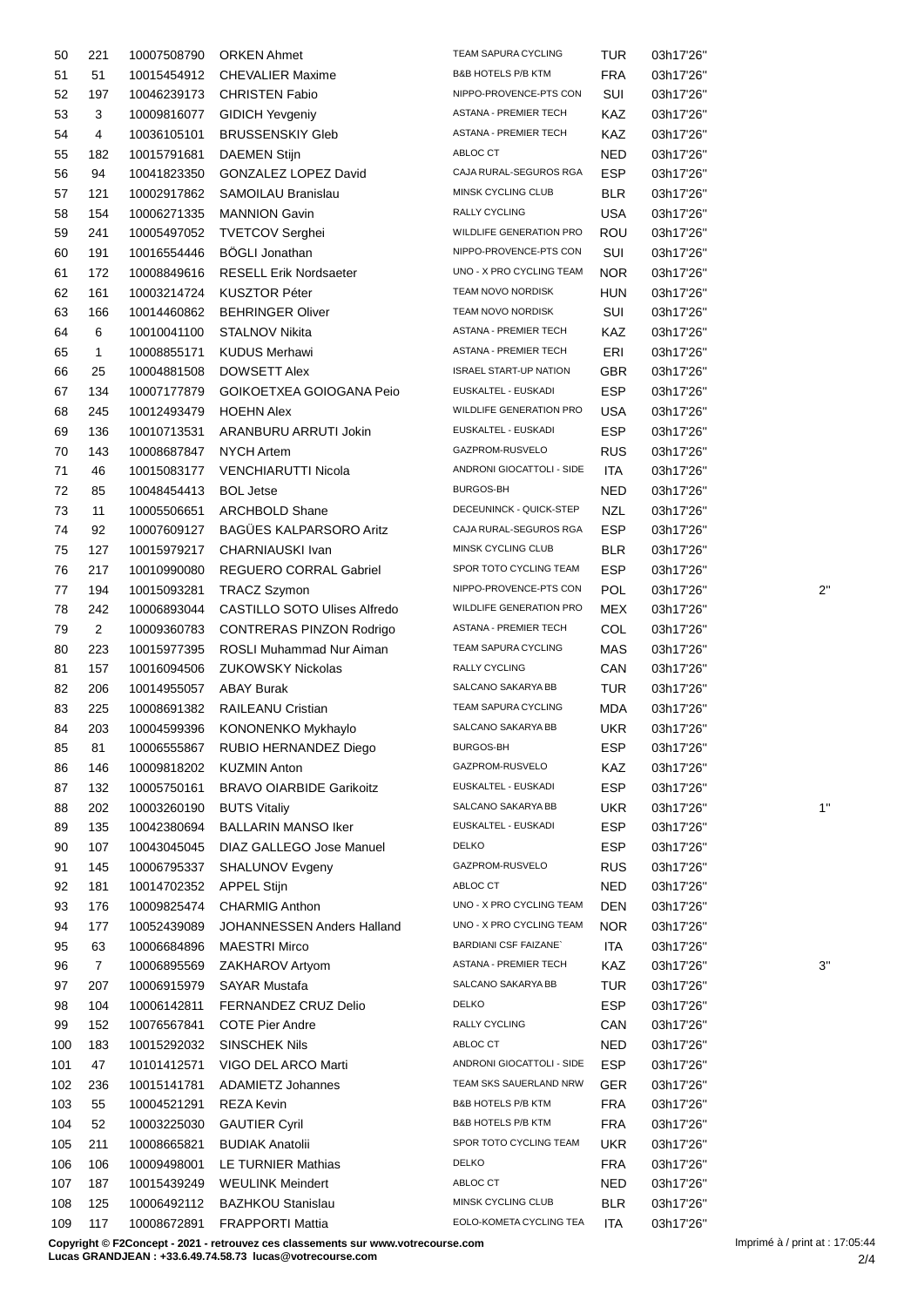| 110 | 165 | 10007189195 | <b>HENTTALA Joonas</b>          | <b>TEAM NOVO NORDISK</b>      | FIN        | 03h17'26" |              |
|-----|-----|-------------|---------------------------------|-------------------------------|------------|-----------|--------------|
| 111 | 212 | 10009822242 | TIRYAKI Oguzhan                 | SPOR TOTO CYCLING TEAM        | TUR        | 03h17'26" |              |
| 112 | 126 | 10008667538 | SHNYRKO Aliaksei                | MINSK CYCLING CLUB            | <b>BLR</b> | 03h17'26" |              |
| 113 | 133 | 10013749631 | AZURMENDI SAGASTIBELTZA Ibai    | EUSKALTEL - EUSKADI           | ESP        | 03h17'26" |              |
| 114 | 67  | 10015135620 | <b>ZOCCARATO Samuele</b>        | <b>BARDIANI CSF FAIZANE</b>   | ITA        | 03h17'26" |              |
| 115 | 27  | 10008682995 | <b>SAGIV Guy</b>                | <b>ISRAEL START-UP NATION</b> | ISR.       | 03h17'26" |              |
| 116 | 82  | 10085992403 | <b>MULLER Gabriel</b>           | BURGOS-BH                     | FRA        | 03h17'26" |              |
| 117 | 222 | 10009147282 | ZAKARIA Akmal Hakim             | TEAM SAPURA CYCLING           | MAS        | 03h17'26" |              |
| 118 | 13  | 10009230441 | <b>HODEG CHAGUI Alvaro Jose</b> | DECEUNINCK - QUICK-STEP       | COL        | 03h17'26" |              |
|     |     |             |                                 | GAZPROM-RUSVELO               |            |           |              |
| 119 | 141 | 10009986334 | CHERKASOV Nikolay               | <b>BARDIANI CSF FAIZANE</b>   | <b>RUS</b> | 03h17'26" |              |
| 120 | 61  | 10003105600 | VISCONTI Giovanni               |                               | ITA        | 03h17'26" |              |
| 121 | 91  | 10035195725 | GARCIA SOSA Jhojan Orlando      | CAJA RURAL-SEGUROS RGA        | COL        | 03h17'26" |              |
| 122 | 164 | 10004864532 | LOZANO RIBA David               | TEAM NOVO NORDISK             | <b>ESP</b> | 03h17'26" |              |
| 123 | 124 | 10002670110 | SOBAL Yauhen                    | MINSK CYCLING CLUB            | <b>BLR</b> | 03h17'26" |              |
| 124 | 111 | 10003200475 | GAVAZZI Francesco               | EOLO-KOMETA CYCLING TEA       | ITA        | 03h17'26" |              |
| 125 | 201 | 10009197301 | <b>BALKAN Onur</b>              | SALCANO SAKARYA BB            | <b>TUR</b> | 03h17'26" |              |
| 126 | 173 | 10010023316 | <b>HALVORSEN Kristoffer</b>     | UNO - X PRO CYCLING TEAM      | NOR.       | 03h17'26" |              |
| 127 | 155 | 10009794960 | <b>MURPHY Kyle</b>              | RALLY CYCLING                 | <b>USA</b> | 03h17'26" |              |
| 128 | 244 | 10002724367 | CLARKE Jonathan                 | WILDLIFE GENERATION PRO       | <b>AUS</b> | 03h17'26" |              |
| 129 | 73  | 10006242841 | <b>DEBIE Sean</b>               | <b>BINGOAL PAUWELS SAUCES</b> | <b>BEL</b> | 03h17'26" |              |
| 130 | 122 | 10009049373 | STROKAU Vasili                  | MINSK CYCLING CLUB            | <b>BLR</b> | 03h17'26" |              |
| 131 | 232 | 10015766726 | KNOLLE Jon                      | TEAM SKS SAUERLAND NRW        | <b>GER</b> | 03h17'26" |              |
| 132 | 15  | 10002264023 | <b>KEISSE IIjo</b>              | DECEUNINCK - QUICK-STEP       | <b>BEL</b> | 03h17'26" |              |
| 133 | 226 | 10050937512 | <b>EWART Jesse</b>              | TEAM SAPURA CYCLING           | IRL        | 03h17'26" |              |
| 134 | 227 | 10010991902 | <b>CELANO Danilo</b>            | TEAM SAPURA CYCLING           | ITA        | 03h17'26" |              |
| 135 | 233 | 10036198663 | <b>GIEßELMANN Michel</b>        | TEAM SKS SAUERLAND NRW        | GER        | 03h17'26" |              |
|     |     |             |                                 | WILDLIFE GENERATION PRO       |            |           |              |
| 136 | 247 | 10010677862 | <b>ROSS Kent</b>                |                               | USA        | 03h17'26" |              |
| 137 | 66  | 10007527786 | <b>TONELLI Alessandro</b>       | <b>BARDIANI CSF FAIZANE</b>   | <b>ITA</b> | 03h17'26" |              |
| 138 | 65  | 10010183263 | RIVERA SERRANO Kevin            | <b>BARDIANI CSF FAIZANE</b>   | CRC        | 03h17'26" |              |
| 139 | 87  | 10041949147 | CANTON SERRANO Isaac            | BURGOS-BH                     | <b>ESP</b> | 03h17'26" |              |
| 140 | 56  | 10003223818 | <b>ROLLAND Pierre</b>           | <b>B&amp;B HOTELS P/B KTM</b> | <b>FRA</b> | 03h17'26" |              |
| 141 | 213 | 10053290871 | <b>DOGAN Halil</b>              | SPOR TOTO CYCLING TEAM        | TUR        | 03h17'26" |              |
| 142 | 95  | 10039723908 | NICOLAU BELTRAN Joel            | CAJA RURAL-SEGUROS RGA        | <b>ESP</b> | 03h17'26" |              |
| 143 | 235 | 10036230591 | <b>NEFFGEN Tim</b>              | TEAM SKS SAUERLAND NRW        | GER        | 03h17'26" |              |
| 144 | 167 | 10053540546 | PHIPPEN Logan Lakota            | TEAM NOVO NORDISK             | <b>USA</b> | 03h17'26" |              |
| 145 | 97  | 10043354233 | URBANO FONTIVEROS Carmelo       | CAJA RURAL-SEGUROS RGA        | ESP        | 03h17'26" |              |
| 146 | 204 | 10005675692 | ASADOV Elchin                   | SALCANO SAKARYA BB            | AZE        | 03h17'26" |              |
| 147 | 86  | 10014024059 | LOPEZ-COZAR JAIMEZ Juan Antonio | BURGOS-BH                     | <b>ESP</b> | 03h17'26" |              |
| 148 | 23  | 10005391564 | <b>BRÄNDLE Matthias</b>         | <b>ISRAEL START-UP NATION</b> | AUT        | 03h17'26" |              |
| 149 | 21  | 10015606674 | <b>BERWICK Sebastian</b>        | <b>ISRAEL START-UP NATION</b> | AUS        | 03h17'26" |              |
| 150 | 224 | 10014384373 | AZMAN Muhammad Zawawi           | TEAM SAPURA CYCLING           | MAS        | 03h17'26" |              |
| 151 | 32  | 10016056514 | RICHARDSON Alexandar            | ALPECIN-FENIX                 | <b>GBR</b> | 03h17'26" |              |
| 152 | 105 | 10002926552 | <b>FINETTO Mauro</b>            | <b>DELKO</b>                  | <b>ITA</b> | 03h17'26" |              |
| 153 | 243 | 10015547666 | MCGEOUGH Cormac                 | WILDLIFE GENERATION PRO       | <b>IRL</b> | 03h17'26" |              |
| 154 |     |             |                                 | DECEUNINCK - QUICK-STEP       | <b>BEL</b> |           |              |
|     | 16  | 10005430667 | STEELS Stijn                    | EOLO-KOMETA CYCLING TEA       |            | 03h17'26" |              |
| 155 | 112 | 10009333808 | SEVILLA LOPEZ Diego Pablo       |                               | ESP        | 03h17'26" |              |
| 156 | 102 | 10011228136 | <b>BERTHET Clément</b>          | <b>DELKO</b>                  | FRA        | 03h17'26" |              |
| 157 | 156 | 10007600033 | <b>ORONTE Emerson</b>           | RALLY CYCLING                 | <b>USA</b> | 03h17'26" |              |
| 158 | 215 | 10010722726 | YAVUZ Emre                      | SPOR TOTO CYCLING TEAM        | TUR        | 03h17'26" |              |
| 159 | 76  | 10015397318 | <b>VENNER Quentin</b>           | BINGOAL PAUWELS SAUCES        | <b>BEL</b> | 03h17'26" |              |
| 160 | 195 | 10009394634 | <b>MAMYKIN Matvey</b>           | NIPPO-PROVENCE-PTS CON        | <b>RUS</b> | 03h17'26" |              |
| 161 | 113 | 10009505475 | <b>ALBANESE Vincenzo</b>        | EOLO-KOMETA CYCLING TEA       | <b>ITA</b> | 03h17'26" |              |
| 162 | 75  | 10015160171 | SUTER Joel                      | BINGOAL PAUWELS SAUCES        | SUI        | 03h17'26" |              |
| 163 | 93  | 10042493357 | ETXEBERRIA AZPILIKUETA Josu     | CAJA RURAL-SEGUROS RGA        | ESP        | 03h17'26" |              |
| 164 | 216 | 10008683100 | SAMLI Feritcan                  | SPOR TOTO CYCLING TEAM        | TUR        | 03h17'26" |              |
| 165 | 114 | 10015389234 | <b>RIVI Samuele</b>             | EOLO-KOMETA CYCLING TEA       | ITA        | 03h17'26" |              |
| 166 | 24  | 10028417041 | CIMOLAI Davide                  | <b>ISRAEL START-UP NATION</b> | ITA        | 03h18'01" | 35"          |
| 167 | 37  | 10004613948 | MODOLO Sacha                    | ALPECIN-FENIX                 | <b>ITA</b> | 03h18'12" | 46"          |
| 168 | 14  | 10008706136 | <b>JAKOBSEN Fabio</b>           | DECEUNINCK - QUICK-STEP       | <b>NED</b> | 03h19'12" | 01'46'       |
| 169 | 171 | 10019889226 | <b>TILLER Rasmus</b>            | UNO - X PRO CYCLING TEAM      | <b>NOR</b> | 03h19'12" | $\mathbf{H}$ |
|     |     |             |                                 |                               |            |           |              |

**Copyright © F2Concept - 2021 - retrouvez ces classements sur www.votrecourse.com**

**Lucas GRANDJEAN : +33.6.49.74.58.73 lucas@votrecourse.com**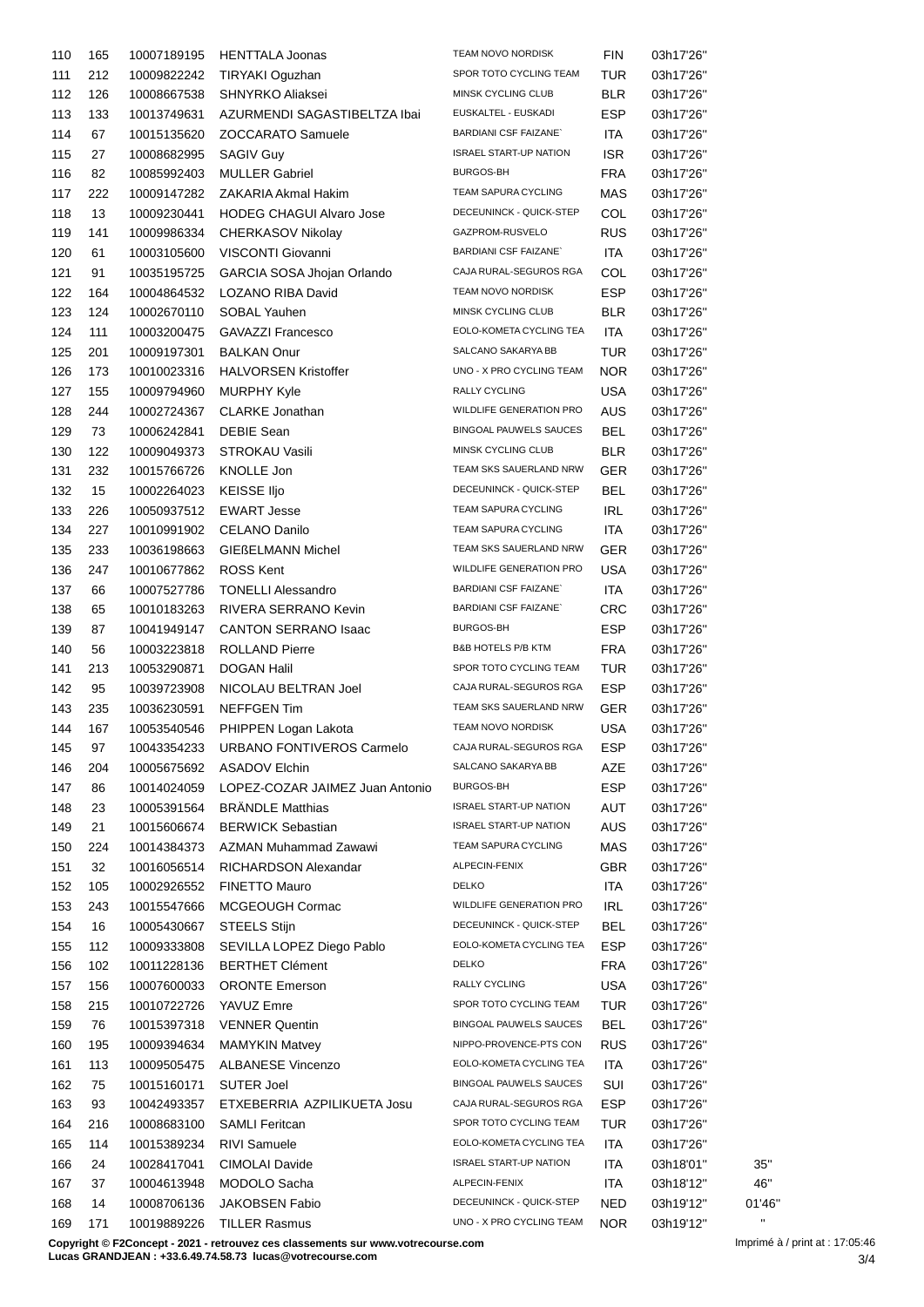**Aucun coureur hors-délai / No OTL**

**Nombre de partants : 170**

**NON PARTANTS - DN** S Dossard/Bib 151 - BRITTON Robert - RALLY CYCLING - 10003127323 Numbers : 1

**Aucun abandon - No DNF**

**Juge à l'arrivée** CELAL Ozgur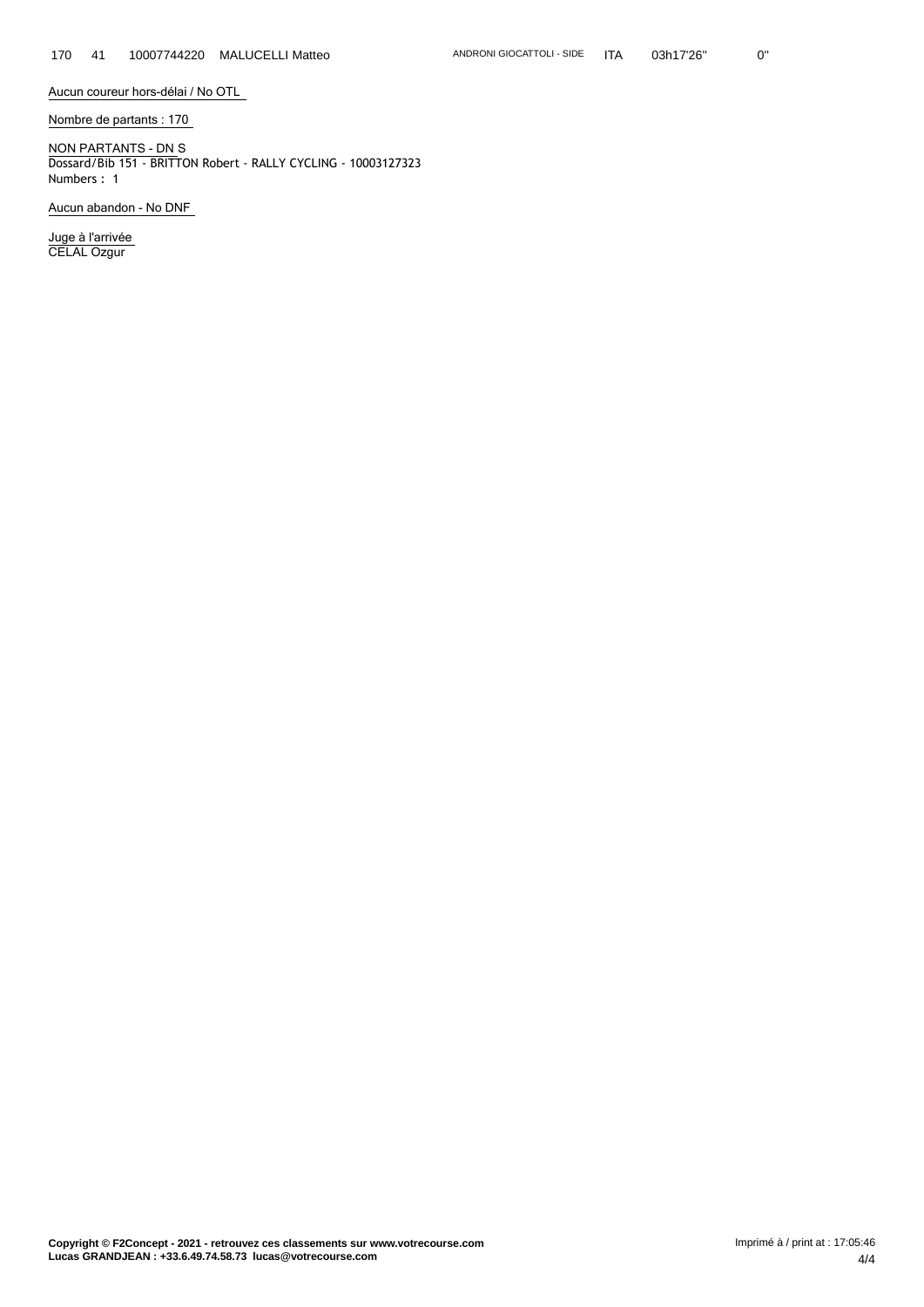

#### **CLASSEMENT GENERAL GENERAL CLASSIFICATION**

#### KONYA - KONYA



**Etape - Stage :** 2

**Moyenne - Average :** 43.894km/h

**Distance :** 214.4 km

**Date :** 12/04/2021

**Organisateur - Organiser :** TURKISH CYCLING FEDERATION

**Epreuve - Race :** 56th PRESIDENTIAL CYCLING TOUR OF TURKEY

| Rang<br>Rank   | Dos.<br>Bib    | UCI ID      | <b>NOM Prénom</b><br>Last name First Name         | Equipe<br>Team                | Nat.<br>Nat. | Temps<br>Time | Ecart<br>Gap |
|----------------|----------------|-------------|---------------------------------------------------|-------------------------------|--------------|---------------|--------------|
| 1              | 12             | 10003292324 | <b>CAVENDISH Mark</b>                             | DECEUNINCK - QUICK-STEP       | GBR          | 04h52'54"     |              |
| 2              | 153            | 10009817693 | DE KLEIJN Arvid                                   | RALLY CYCLING                 | NED          | 04h52'54"     |              |
| 3              | 31             | 10014827543 | PHILIPSEN Jasper                                  | ALPECIN-FENIX                 | <b>BEL</b>   | 04h52'58"     | 04"          |
| 4              | 173            | 10010023316 | <b>HALVORSEN Kristoffer</b>                       | UNO - X PRO CYCLING TEAM      | <b>NOR</b>   | 04h52'58"     | $\mathbf{H}$ |
| 5              | 22             | 10002214311 | GREIPEL André                                     | <b>ISRAEL START-UP NATION</b> | GER          | 04h53'00"     | 06"          |
| 6              | 101            | 10009431515 | <b>BARBIER Pierre</b>                             | <b>DELKO</b>                  | <b>FRA</b>   | 04h53'00"     | $\mathbf{H}$ |
| $\overline{7}$ | $\overline{7}$ | 10006895569 | ZAKHAROV Artyom                                   | <b>ASTANA - PREMIER TECH</b>  | <b>KAZ</b>   | 04h53'01"     | 07"          |
| 8              | 73             | 10006242841 | <b>DEBIE Sean</b>                                 | BINGOAL PAUWELS SAUCES WB     | <b>BEL</b>   | 04h53'01"     | $\mathbf{H}$ |
| 9              | 186            | 10007295996 | <b>SLIK Ivar</b>                                  | ABLOC CT                      | <b>NED</b>   | 04h53'02"     | 08"          |
| 10             | 202            | 10003260190 | <b>BUTS Vitaliy</b>                               | SALCANO SAKARYA BB            | <b>UKR</b>   | 04h53'02"     | $\mathbf{H}$ |
| 11             | 194            | 10015093281 | <b>TRACZ Szymon</b>                               | NIPPO-PROVENCE-PTS CONTI      | <b>POL</b>   | 04h53'02"     | $\mathbf{H}$ |
| 12             | 62             | 10014704978 | LONARDI Giovanni                                  | <b>BARDIANI CSF FAIZANE</b>   | ITA          | 04h53'04"     | 10"          |
| 13             | 83             | 10015391153 | PENALVER ANIORTE Manuel                           | <b>BURGOS-BH</b>              | <b>ESP</b>   | 04h53'04"     | $\mathbf{H}$ |
| 14             | 71             | 10010957546 | <b>ANIOLKOWSKI Stanislaw</b>                      | BINGOAL PAUWELS SAUCES WB     | POL          | 04h53'04"     | $\mathbf{H}$ |
| 15             | 175            | 10015603745 | WÆRENSKJOLD Søren                                 | UNO - X PRO CYCLING TEAM      | NOR          | 04h53'04"     | $\mathbf{H}$ |
| 16             | 184            | 10014921210 | <b>PLUTO Martin</b>                               | ABLOC CT                      | LAT          | 04h53'04"     | $\mathbf{H}$ |
| 17             | 103            | 10006875159 | <b>GROSU Eduard-Michael</b>                       | <b>DELKO</b>                  | ROU          | 04h53'04"     | $\mathbf{H}$ |
| 18             | 137            | 10051354511 | LOBATO DEL VALLE Juan Jose                        | EUSKALTEL - EUSKADI           | <b>ESP</b>   | 04h53'04"     | $\mathbf{H}$ |
| 19             | 162            | 10005660336 | <b>PERON Andrea</b>                               | <b>TEAM NOVO NORDISK</b>      | ITA          | 04h53'04"     | $\mathbf{H}$ |
| 20             | 116            | 10003073062 | <b>BELLETTI Manuel</b>                            | EOLO-KOMETA CYCLING TEAM      | ITA          | 04h53'04"     | $\mathbf{H}$ |
| 21             | 234            | 10036201693 | <b>KULBE Lars</b>                                 | TEAM SKS SAUERLAND NRW        | GER          | 04h53'04"     | $\mathbf{H}$ |
| 22             | 185            | 10022872984 | DEL GROSSO Bodi                                   | ABLOC CT                      | NED          | 04h53'04"     | $\mathbf{H}$ |
| 23             | 214            | 10008705227 | <b>STASH Mamyr</b>                                | SPOR TOTO CYCLING TEAM        | <b>RUS</b>   | 04h53'04"     | $\mathbf{H}$ |
| 24             | 246            | 10009353612 | <b>GRANIGAN Noah</b>                              | WILDLIFE GENERATION PRO CY    | <b>USA</b>   | 04h53'04"     | $\mathbf{H}$ |
| 25             | 44             | 10007822729 | <b>RUMAC Josip</b>                                | ANDRONI GIOCATTOLI - SIDERM   | CRO          | 04h53'04"     | $\mathbf{H}$ |
| 26             | 77             | 10015338714 |                                                   | BINGOAL PAUWELS SAUCES WB     | BEL          |               | $\mathbf{H}$ |
| 27             | 205            | 10006599216 | <b>VERCAMST Wesley</b><br><b>BOUGLAS Georgios</b> | SALCANO SAKARYA BB            | GRE          | 04h53'04"     | $\mathbf{H}$ |
|                | 35             |             |                                                   | ALPECIN-FENIX                 | <b>BEL</b>   | 04h53'04"     | $\mathbf{H}$ |
| 28             |                | 10009136168 | <b>TAMINIAUX Lionel</b>                           | NIPPO-PROVENCE-PTS CONTI      |              | 04h53'04"     | $\mathbf{H}$ |
| 29             | 193            | 10010779310 | ODA Hijiri                                        | MINSK CYCLING CLUB            | <b>JPN</b>   | 04h53'04"     | $\mathbf{H}$ |
| 30             | 123            | 10014587063 | SHAUCHENKA Siarhei                                | BINGOAL PAUWELS SAUCES WB     | <b>BLR</b>   | 04h53'04"     | $\mathbf{u}$ |
| 31             | 72             | 10014218463 | <b>CASTRIQUE Jonas</b>                            | <b>BURGOS-BH</b>              | BEL          | 04h53'04"     | $\mathbf{H}$ |
| 32             | 84             | 10009416357 | <b>SMIT Willem Jakobus</b>                        |                               | <b>RSA</b>   | 04h53'04"     | $\mathbf{H}$ |
| 33             | 4              | 10036105101 | <b>BRUSSENSKIY Gleb</b>                           | <b>ASTANA - PREMIER TECH</b>  | <b>KAZ</b>   | 04h53'04"     | $\mathbf{H}$ |
| 34             | 231            | 10036495424 | MÜNSTERMANN Per Christian                         | TEAM SKS SAUERLAND NRW        | GER          | 04h53'04"     | $\mathbf{H}$ |
| 35             | 3              | 10009816077 | <b>GIDICH Yevgeniy</b>                            | <b>ASTANA - PREMIER TECH</b>  | KAZ          | 04h53'04"     | п            |
| 36             | 221            | 10007508790 | <b>ORKEN Ahmet</b>                                | TEAM SAPURA CYCLING           | <b>TUR</b>   | 04h53'04"     |              |
| 37             | 142            | 10008924384 | CIMA Damiano                                      | GAZPROM-RUSVELO               | ITA          | 04h53'04"     | н            |
| 38             | 54             | 10008892961 | <b>PACHER Quentin</b>                             | B&B HOTELS P/B KTM            | <b>FRA</b>   | 04h53'04"     | н            |
| 39             | 196            | 10036179869 | <b>CALVIN Dik</b>                                 | NIPPO-PROVENCE-PTS CONTI      | <b>GER</b>   | 04h53'04"     | н            |
| 40             | 33             | 10004853014 | <b>MEISEN Marcel</b>                              | ALPECIN-FENIX                 | <b>GER</b>   | 04h53'04"     |              |
| 41             | 64             | 10011972309 | <b>MARENGO Umberto</b>                            | <b>BARDIANI CSF FAIZANE`</b>  | ITA          | 04h53'04"     | $\mathbf{H}$ |
| 42             | 115            | 10006878795 | <b>WACKERMANN Luca</b>                            | EOLO-KOMETA CYCLING TEAM      | ITA          | 04h53'04"     | н            |
| 43             | 94             | 10041823350 | GONZALEZ LOPEZ David                              | CAJA RURAL-SEGUROS RGA        | <b>ESP</b>   | 04h53'04"     | $\mathbf{H}$ |
| 44             | 57             | 10008653087 | <b>SCHONBERGER Sebastian</b>                      | B&B HOTELS P/B KTM            | AUT          | 04h53'04"     | $\mathbf{H}$ |
| 45             | 245            | 10012493479 | <b>HOEHN Alex</b>                                 | WILDLIFE GENERATION PRO CY    | <b>USA</b>   | 04h53'04"     | $\mathbf{H}$ |
| 46             | 161            | 10003214724 | <b>KUSZTOR Péter</b>                              | TEAM NOVO NORDISK             | HUN          | 04h53'04"     | $\mathbf{H}$ |
| 47             | 5              | 10107186192 | ROMO OLIVER Javier                                | ASTANA - PREMIER TECH         | <b>ESP</b>   | 04h53'04"     | $\mathbf{H}$ |
| 48             | 1              | 10008855171 | <b>KUDUS Merhawi</b>                              | ASTANA - PREMIER TECH         | ERI          | 04h53'04"     | н            |
| 49             | 6              | 10010041100 | STALNOV Nikita                                    | <b>ASTANA - PREMIER TECH</b>  | KAZ          | 04h53'04"     | $\mathbf{H}$ |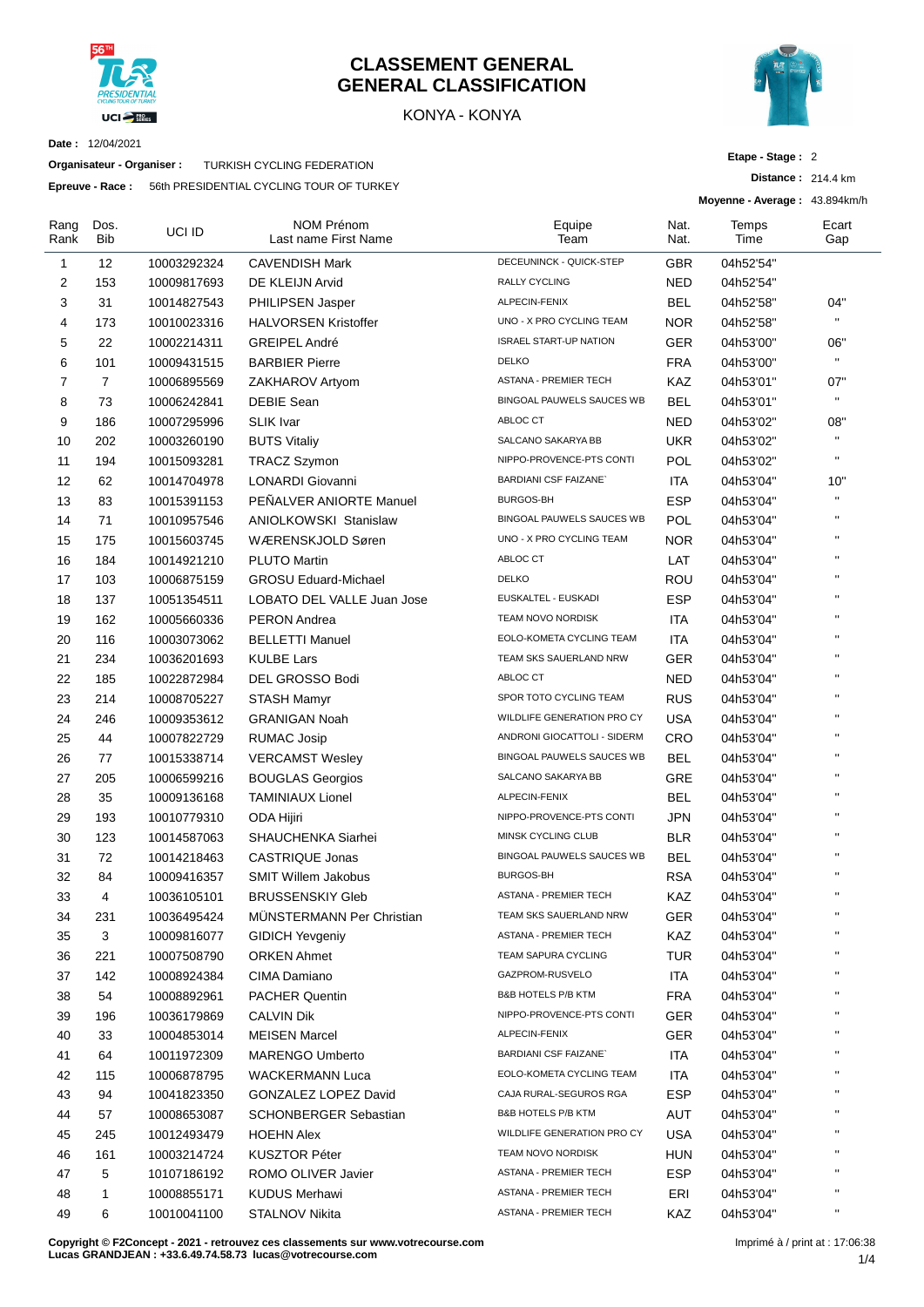| 50  | 242 | 10006893044 | CASTILLO SOTO Ulises Alfredo    | WILDLIFE GENERATION PRO CY    | <b>MEX</b> | 04h53'04" | $\mathbf{H}$ |
|-----|-----|-------------|---------------------------------|-------------------------------|------------|-----------|--------------|
| 51  | 45  | 10006564860 | SEPULVEDA Eduardo               | ANDRONI GIOCATTOLI - SIDERM   | <b>ARG</b> | 04h53'04" | $\mathbf{H}$ |
| 52  | 96  | 10008682793 | SAEZ BENITO Hector              | CAJA RURAL-SEGUROS RGA        | <b>ESP</b> | 04h53'04" | $\mathbf{H}$ |
| 53  | 147 | 10005914758 | <b>BOEV</b> Igor                | GAZPROM-RUSVELO               | <b>RUS</b> | 04h53'04" | $\mathbf{H}$ |
| 54  | 157 | 10016094506 | <b>ZUKOWSKY Nickolas</b>        | <b>RALLY CYCLING</b>          | CAN        | 04h53'04" | $\mathbf{H}$ |
| 55  | 134 | 10007177879 | GOIKOETXEA GOIOGANA Peio        | EUSKALTEL - EUSKADI           | <b>ESP</b> | 04h53'04" | $\mathbf{H}$ |
| 56  | 11  | 10005506651 | <b>ARCHBOLD Shane</b>           | DECEUNINCK - QUICK-STEP       | <b>NZL</b> | 04h53'04" | $\mathbf{H}$ |
| 57  | 131 | 10011227530 | <b>IRIZAR LASKURAIN Julen</b>   | EUSKALTEL - EUSKADI           | <b>ESP</b> |           | $\mathbf{H}$ |
|     |     |             |                                 | <b>BURGOS-BH</b>              |            | 04h53'04" | $\mathbf{H}$ |
| 58  | 85  | 10048454413 | <b>BOL Jetse</b>                | WILDLIFE GENERATION PRO CY    | <b>NED</b> | 04h53'04" | $\mathbf{H}$ |
| 59  | 241 | 10005497052 | <b>TVETCOV Serghei</b>          |                               | ROU        | 04h53'04" | $\mathbf{H}$ |
| 60  | 117 | 10008672891 | <b>FRAPPORTI Mattia</b>         | EOLO-KOMETA CYCLING TEAM      | ITA        | 04h53'04" | $\mathbf{H}$ |
| 61  | 107 | 10043045045 | DIAZ GALLEGO Jose Manuel        | <b>DELKO</b>                  | <b>ESP</b> | 04h53'04" | $\mathbf{H}$ |
| 62  | 187 | 10015439249 | <b>WEULINK Meindert</b>         | ABLOC CT                      | <b>NED</b> | 04h53'04" |              |
| 63  | 34  | 10014868969 | VINE Jay                        | ALPECIN-FENIX                 | <b>AUS</b> | 04h53'04" | $\mathbf{H}$ |
| 64  | 74  | 10016305074 | PAQUOT Tom                      | BINGOAL PAUWELS SAUCES WB     | <b>BEL</b> | 04h53'04" | $\mathbf{H}$ |
| 65  | 166 | 10014460862 | <b>BEHRINGER Oliver</b>         | TEAM NOVO NORDISK             | SUI        | 04h53'04" | $\mathbf{u}$ |
| 66  | 203 | 10004599396 | KONONENKO Mykhaylo              | SALCANO SAKARYA BB            | <b>UKR</b> | 04h53'04" | $\mathbf{H}$ |
| 67  | 13  | 10009230441 | <b>HODEG CHAGUI Alvaro Jose</b> | DECEUNINCK - QUICK-STEP       | COL        | 04h53'04" | $\mathbf{H}$ |
| 68  | 182 | 10015791681 | <b>DAEMEN Stijn</b>             | ABLOC CT                      | <b>NED</b> | 04h53'04" | $\mathbf{H}$ |
| 69  | 25  | 10004881508 | <b>DOWSETT Alex</b>             | <b>ISRAEL START-UP NATION</b> | <b>GBR</b> | 04h53'04" | $\mathbf{H}$ |
| 70  | 127 | 10015979217 | CHARNIAUSKI Ivan                | MINSK CYCLING CLUB            | <b>BLR</b> | 04h53'04" | $\mathbf{H}$ |
| 71  | 92  | 10007609127 | <b>BAGÜES KALPARSORO Aritz</b>  | CAJA RURAL-SEGUROS RGA        | <b>ESP</b> | 04h53'04" | $\mathbf{H}$ |
| 72  | 197 | 10046239173 | <b>CHRISTEN Fabio</b>           | NIPPO-PROVENCE-PTS CONTI      | SUI        | 04h53'04" | $\mathbf{H}$ |
| 73  | 143 | 10008687847 | <b>NYCH Artem</b>               | GAZPROM-RUSVELO               | <b>RUS</b> | 04h53'04" | $\mathbf{H}$ |
| 74  | 51  | 10015454912 | <b>CHEVALIER Maxime</b>         | <b>B&amp;B HOTELS P/B KTM</b> | <b>FRA</b> | 04h53'04" | $\mathbf{H}$ |
| 75  | 225 | 10008691382 | <b>RAILEANU Cristian</b>        | TEAM SAPURA CYCLING           | MDA        | 04h53'04" | $\mathbf{H}$ |
| 76  | 181 | 10014702352 | <b>APPEL Stijn</b>              | ABLOC CT                      | <b>NED</b> | 04h53'04" | $\mathbf{H}$ |
| 77  | 172 |             | <b>RESELL Erik Nordsaeter</b>   | UNO - X PRO CYCLING TEAM      | <b>NOR</b> |           | $\mathbf{H}$ |
|     |     | 10008849616 |                                 | ANDRONI GIOCATTOLI - SIDERM   |            | 04h53'04" | $\mathbf{H}$ |
| 78  | 42  | 10014992039 | JERMAN Žiga                     |                               | <b>SLO</b> | 04h53'04" | $\mathbf{H}$ |
| 79  | 2   | 10009360783 | <b>CONTRERAS PINZON Rodrigo</b> | ASTANA - PREMIER TECH         | COL        | 04h53'04" | $\mathbf{H}$ |
| 80  | 52  | 10003225030 | <b>GAUTIER Cyril</b>            | <b>B&amp;B HOTELS P/B KTM</b> | <b>FRA</b> | 04h53'04" | $\mathbf{H}$ |
| 81  | 136 | 10010713531 | ARANBURU ARRUTI Jokin           | EUSKALTEL - EUSKADI           | <b>ESP</b> | 04h53'04" |              |
| 82  | 104 | 10006142811 | FERNANDEZ CRUZ Delio            | <b>DELKO</b>                  | <b>ESP</b> | 04h53'04" | $\mathbf{H}$ |
| 83  | 81  | 10006555867 | RUBIO HERNANDEZ Diego           | <b>BURGOS-BH</b>              | <b>ESP</b> | 04h53'04" | $\mathbf{H}$ |
| 84  | 206 | 10014955057 | <b>ABAY Burak</b>               | SALCANO SAKARYA BB            | TUR        | 04h53'04" | $\mathbf{u}$ |
| 85  | 126 | 10008667538 | SHNYRKO Aliaksei                | MINSK CYCLING CLUB            | BLR        | 04h53'04" |              |
| 86  | 177 | 10052439089 | JOHANNESSEN Anders Halland      | UNO - X PRO CYCLING TEAM      | <b>NOR</b> | 04h53'04" | $\mathbf{H}$ |
| 87  | 154 | 10006271335 | <b>MANNION Gavin</b>            | RALLY CYCLING                 | <b>USA</b> | 04h53'04" | $\mathbf{H}$ |
| 88  | 145 | 10006795337 | SHALUNOV Evgeny                 | GAZPROM-RUSVELO               | <b>RUS</b> | 04h53'04" | $\mathbf{H}$ |
| 89  | 53  | 10014991837 | MOZZATO Luca                    | <b>B&amp;B HOTELS P/B KTM</b> | ITA        | 04h53'04" | $\mathbf{H}$ |
| 90  | 26  | 10007506366 | <b>ZABEL Rick</b>               | <b>ISRAEL START-UP NATION</b> | <b>GER</b> | 04h53'04" | $\mathbf{H}$ |
| 91  | 132 | 10005750161 | <b>BRAVO OIARBIDE Garikoitz</b> | EUSKALTEL - EUSKADI           | <b>ESP</b> | 04h53'04" | $\mathbf{H}$ |
| 92  | 207 | 10006915979 | <b>SAYAR Mustafa</b>            | SALCANO SAKARYA BB            | <b>TUR</b> | 04h53'04" | $\mathbf{H}$ |
| 93  | 176 | 10009825474 | <b>CHARMIG Anthon</b>           | UNO - X PRO CYCLING TEAM      | <b>DEN</b> | 04h53'04" | $\mathbf{H}$ |
| 94  | 36  | 10006668833 | <b>KRIEGER Alexander</b>        | ALPECIN-FENIX                 | <b>GER</b> | 04h53'04" | $\mathbf{H}$ |
| 95  | 223 | 10015977395 | ROSLI Muhammad Nur Aiman        | TEAM SAPURA CYCLING           | MAS        | 04h53'04" | $\mathbf{H}$ |
| 96  | 146 | 10009818202 | <b>KUZMIN Anton</b>             | GAZPROM-RUSVELO               | KAZ        | 04h53'04" | $\mathbf{H}$ |
| 97  | 201 | 10009197301 | <b>BALKAN Onur</b>              | SALCANO SAKARYA BB            | <b>TUR</b> | 04h53'04" | $\mathbf{H}$ |
| 98  | 236 | 10015141781 | ADAMIETZ Johannes               | TEAM SKS SAUERLAND NRW        | <b>GER</b> | 04h53'04" | $\mathbf{H}$ |
| 99  | 95  |             | NICOLAU BELTRAN Joel            | CAJA RURAL-SEGUROS RGA        | <b>ESP</b> | 04h53'04" | $\mathbf{H}$ |
|     |     | 10039723908 |                                 | ANDRONI GIOCATTOLI - SIDERM   |            |           | $\mathbf{H}$ |
| 100 | 41  | 10007744220 | <b>MALUCELLI Matteo</b>         |                               | ITA        | 04h53'04" | $\mathbf{H}$ |
| 101 | 121 | 10002917862 | SAMOILAU Branislau              | MINSK CYCLING CLUB            | <b>BLR</b> | 04h53'04" | $\mathbf{H}$ |
| 102 | 191 | 10016554446 | <b>BÖGLI Jonathan</b>           | NIPPO-PROVENCE-PTS CONTI      | SUI        | 04h53'04" |              |
| 103 | 125 | 10006492112 | <b>BAZHKOU Stanislau</b>        | MINSK CYCLING CLUB            | <b>BLR</b> | 04h53'04" | $\mathbf{H}$ |
| 104 | 135 | 10042380694 | <b>BALLARIN MANSO Iker</b>      | EUSKALTEL - EUSKADI           | <b>ESP</b> | 04h53'04" | $\mathbf{H}$ |
| 105 | 247 | 10010677862 | <b>ROSS Kent</b>                | WILDLIFE GENERATION PRO CY    | USA        | 04h53'04" | $\mathbf{H}$ |
| 106 | 63  | 10006684896 | <b>MAESTRI Mirco</b>            | <b>BARDIANI CSF FAIZANE</b>   | ITA        | 04h53'04" | $\mathbf{H}$ |
| 107 | 102 | 10011228136 | <b>BERTHET Clément</b>          | <b>DELKO</b>                  | <b>FRA</b> | 04h53'04" | $\mathbf{H}$ |
| 108 | 47  | 10101412571 | VIGO DEL ARCO Marti             | ANDRONI GIOCATTOLI - SIDERM   | <b>ESP</b> | 04h53'04" | $\mathbf{H}$ |
| 109 | 133 | 10013749631 | AZURMENDI SAGASTIBELTZA Ibai    | EUSKALTEL - EUSKADI           | <b>ESP</b> | 04h53'04" | $\mathbf{H}$ |

**Copyright © F2Concept - 2021 - retrouvez ces classements sur www.votrecourse.com Lucas GRANDJEAN : +33.6.49.74.58.73 lucas@votrecourse.com**

Imprimé à / print at : 17:06:38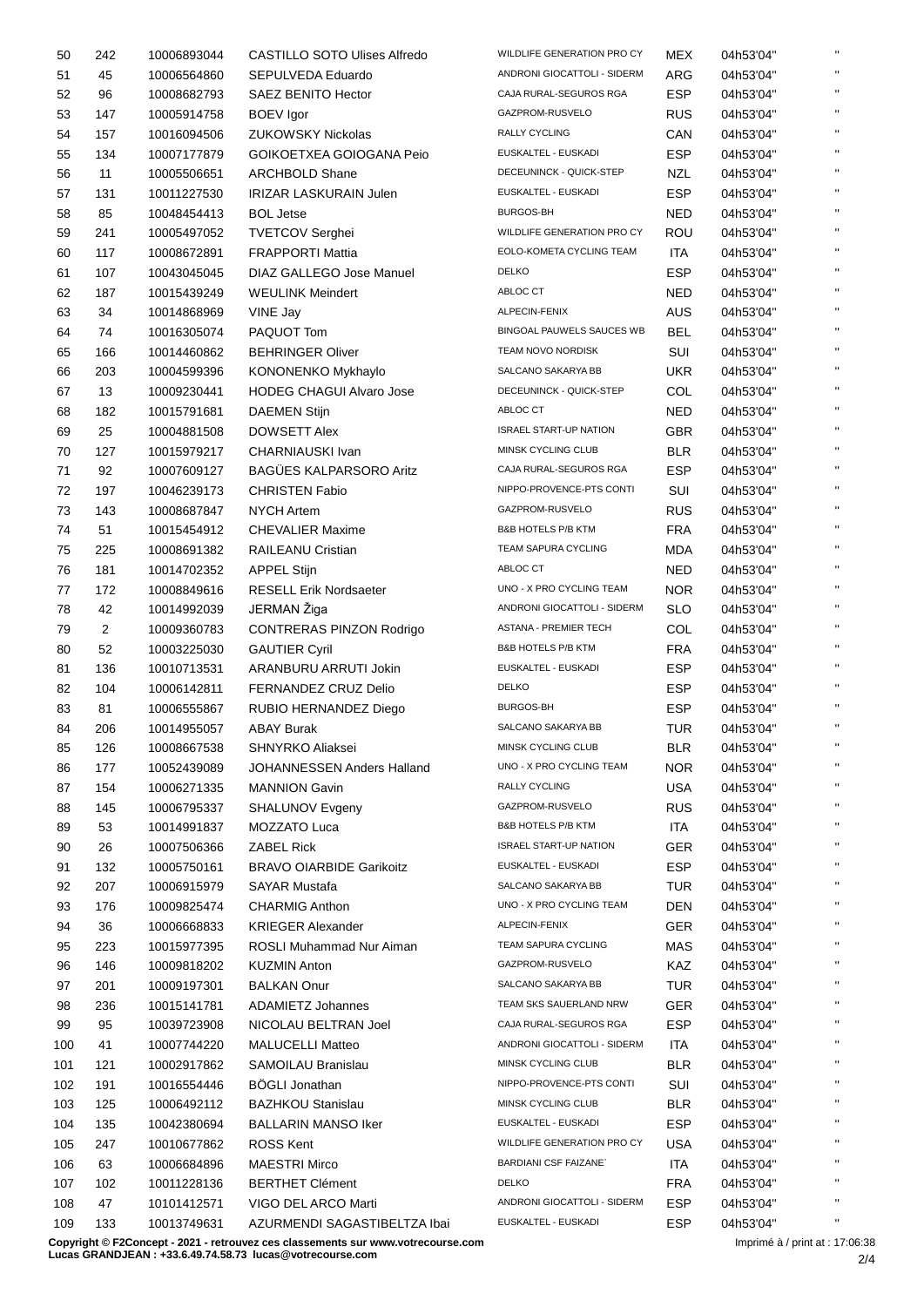| 110 | 122 | 10009049373 | <b>STROKAU Vasili</b>            | MINSK CYCLING CLUB            | <b>BLR</b> | 04h53'04" | $\mathbf{H}$ |
|-----|-----|-------------|----------------------------------|-------------------------------|------------|-----------|--------------|
| 111 | 192 | 10009746763 | <b>KUHN Kevin</b>                | NIPPO-PROVENCE-PTS CONTI      | SUI        | 04h53'04" | $\mathbf{u}$ |
| 112 | 141 | 10009986334 | CHERKASOV Nikolay                | GAZPROM-RUSVELO               | <b>RUS</b> | 04h53'04" | $\mathbf{H}$ |
| 113 | 204 | 10005675692 | <b>ASADOV Elchin</b>             | SALCANO SAKARYA BB            | AZE        | 04h53'04" | $\mathbf{H}$ |
| 114 | 211 | 10008665821 | <b>BUDIAK Anatolii</b>           | SPOR TOTO CYCLING TEAM        | <b>UKR</b> | 04h53'04" |              |
| 115 | 183 | 10015292032 | <b>SINSCHEK Nils</b>             | ABLOC CT                      | <b>NED</b> | 04h53'04" | $\mathbf{u}$ |
| 116 | 106 | 10009498001 | LE TURNIER Mathias               | <b>DELKO</b>                  | <b>FRA</b> | 04h53'04" | $\mathbf{H}$ |
| 117 | 67  | 10015135620 | <b>ZOCCARATO Samuele</b>         | <b>BARDIANI CSF FAIZANE</b>   | <b>ITA</b> | 04h53'04" | $\mathbf{u}$ |
| 118 | 111 | 10003200475 | <b>GAVAZZI Francesco</b>         | EOLO-KOMETA CYCLING TEAM      | <b>ITA</b> | 04h53'04" | $\mathbf{H}$ |
|     |     |             |                                  | TEAM NOVO NORDISK             |            |           | $\mathbf{H}$ |
| 119 | 165 | 10007189195 | <b>HENTTALA Joonas</b>           |                               | <b>FIN</b> | 04h53'04" | $\mathbf{H}$ |
| 120 | 91  | 10035195725 | GARCIA SOSA Jhojan Orlando       | CAJA RURAL-SEGUROS RGA        | COL        | 04h53'04" | $\mathbf{u}$ |
| 121 | 232 | 10015766726 | KNOLLE Jon                       | TEAM SKS SAUERLAND NRW        | <b>GER</b> | 04h53'04" |              |
| 122 | 15  | 10002264023 | <b>KEISSE IIjo</b>               | DECEUNINCK - QUICK-STEP       | BEL        | 04h53'04" |              |
| 123 | 212 | 10009822242 | TIRYAKI Oguzhan                  | SPOR TOTO CYCLING TEAM        | <b>TUR</b> | 04h53'04" | $\mathbf{u}$ |
| 124 | 46  | 10015083177 | <b>VENCHIARUTTI Nicola</b>       | ANDRONI GIOCATTOLI - SIDERM   | ITA        | 04h53'04" | $\mathbf{H}$ |
| 125 | 164 | 10004864532 | LOZANO RIBA David                | TEAM NOVO NORDISK             | <b>ESP</b> | 04h53'04" | $\mathbf{u}$ |
| 126 | 124 | 10002670110 | SOBAL Yauhen                     | MINSK CYCLING CLUB            | <b>BLR</b> | 04h53'04" | $\mathbf{H}$ |
| 127 | 226 | 10050937512 | <b>EWART Jesse</b>               | TEAM SAPURA CYCLING           | <b>IRL</b> | 04h53'04" | $\mathbf{u}$ |
| 128 | 227 | 10010991902 | <b>CELANO Danilo</b>             | TEAM SAPURA CYCLING           | <b>ITA</b> | 04h53'04" | $\mathbf{H}$ |
| 129 | 217 | 10010990080 | <b>REGUERO CORRAL Gabriel</b>    | SPOR TOTO CYCLING TEAM        | <b>ESP</b> | 04h53'04" |              |
| 130 | 61  | 10003105600 | VISCONTI Giovanni                | <b>BARDIANI CSF FAIZANE</b>   | <b>ITA</b> | 04h53'04" |              |
| 131 | 55  | 10004521291 | <b>REZA Kevin</b>                | B&B HOTELS P/B KTM            | <b>FRA</b> | 04h53'04" | $\mathbf{u}$ |
| 132 | 244 | 10002724367 | <b>CLARKE Jonathan</b>           | WILDLIFE GENERATION PRO CY    | AUS        | 04h53'04" | $\mathbf{H}$ |
| 133 | 82  |             | <b>MULLER Gabriel</b>            | <b>BURGOS-BH</b>              |            |           | $\mathbf{u}$ |
|     |     | 10085992403 |                                  | TEAM SAPURA CYCLING           | <b>FRA</b> | 04h53'04" | $\mathbf{H}$ |
| 134 | 222 | 10009147282 | ZAKARIA Akmal Hakim              |                               | MAS        | 04h53'04" | $\mathbf{H}$ |
| 135 | 87  | 10041949147 | <b>CANTON SERRANO Isaac</b>      | <b>BURGOS-BH</b>              | <b>ESP</b> | 04h53'04" | $\mathbf{H}$ |
| 136 | 167 | 10053540546 | PHIPPEN Logan Lakota             | TEAM NOVO NORDISK             | <b>USA</b> | 04h53'04" |              |
| 137 | 152 | 10076567841 | <b>COTE Pier Andre</b>           | RALLY CYCLING                 | CAN        | 04h53'04" | $\mathbf{u}$ |
| 138 | 155 | 10009794960 | <b>MURPHY Kyle</b>               | RALLY CYCLING                 | <b>USA</b> | 04h53'04" |              |
| 139 | 27  | 10008682995 | <b>SAGIV Guy</b>                 | <b>ISRAEL START-UP NATION</b> | <b>ISR</b> | 04h53'04" | $\mathbf{u}$ |
| 140 | 235 | 10036230591 | <b>NEFFGEN Tim</b>               | TEAM SKS SAUERLAND NRW        | <b>GER</b> | 04h53'04" | $\mathbf{H}$ |
| 141 | 66  | 10007527786 | <b>TONELLI Alessandro</b>        | <b>BARDIANI CSF FAIZANE</b>   | ITA        | 04h53'04" | $\mathbf{u}$ |
| 142 | 65  | 10010183263 | RIVERA SERRANO Kevin             | <b>BARDIANI CSF FAIZANE</b>   | <b>CRC</b> | 04h53'04" | $\mathbf{H}$ |
| 143 | 56  | 10003223818 | <b>ROLLAND Pierre</b>            | <b>B&amp;B HOTELS P/B KTM</b> | <b>FRA</b> | 04h53'04" | $\mathbf{H}$ |
| 144 | 112 | 10009333808 | SEVILLA LOPEZ Diego Pablo        | EOLO-KOMETA CYCLING TEAM      | <b>ESP</b> | 04h53'04" | $\mathbf{H}$ |
| 145 | 156 | 10007600033 | <b>ORONTE Emerson</b>            | RALLY CYCLING                 | <b>USA</b> | 04h53'04" |              |
| 146 | 114 | 10015389234 | <b>RIVI Samuele</b>              | EOLO-KOMETA CYCLING TEAM      | <b>ITA</b> | 04h53'04" |              |
| 147 | 32  | 10016056514 | RICHARDSON Alexandar             | ALPECIN-FENIX                 | <b>GBR</b> | 04h53'04" | $\mathbf{u}$ |
|     |     |             |                                  | SPOR TOTO CYCLING TEAM        |            |           | $\mathbf{H}$ |
| 148 | 215 | 10010722726 | YAVUZ Emre                       |                               | TUR        | 04h53'04" | $\mathbf{H}$ |
| 149 | 113 | 10009505475 | <b>ALBANESE Vincenzo</b>         | EOLO-KOMETA CYCLING TEAM      | ITA        | 04h53'04" | $\mathbf{H}$ |
| 150 | 213 | 10053290871 | <b>DOGAN Halil</b>               | SPOR TOTO CYCLING TEAM        | <b>TUR</b> | 04h53'04" |              |
| 151 | 224 | 10014384373 | <b>AZMAN Muhammad Zawawi</b>     | TEAM SAPURA CYCLING           | <b>MAS</b> | 04h53'04" |              |
| 152 | 86  | 10014024059 | LOPEZ-COZAR JAIMEZ Juan Antonio  | <b>BURGOS-BH</b>              | <b>ESP</b> | 04h53'04" |              |
| 153 | 233 | 10036198663 | <b>GIEßELMANN Michel</b>         | TEAM SKS SAUERLAND NRW        | <b>GER</b> | 04h53'04" |              |
| 154 | 21  | 10015606674 | <b>BERWICK Sebastian</b>         | <b>ISRAEL START-UP NATION</b> | <b>AUS</b> | 04h53'04" |              |
| 155 | 97  | 10043354233 | URBANO FONTIVEROS Carmelo        | CAJA RURAL-SEGUROS RGA        | <b>ESP</b> | 04h53'04" |              |
| 156 | 243 | 10015547666 | MCGEOUGH Cormac                  | WILDLIFE GENERATION PRO CY    | IRL        | 04h53'04" | $\mathbf{H}$ |
| 157 | 105 | 10002926552 | <b>FINETTO Mauro</b>             | <b>DELKO</b>                  | ITA        | 04h53'04" |              |
| 158 | 93  | 10042493357 | ETXEBERRIA AZPILIKUETA Josu      | CAJA RURAL-SEGUROS RGA        | <b>ESP</b> | 04h53'04" | $\mathbf{H}$ |
| 159 | 16  | 10005430667 | <b>STEELS Stijn</b>              | DECEUNINCK - QUICK-STEP       | <b>BEL</b> | 04h53'04" | $\mathbf{H}$ |
| 160 | 76  | 10015397318 | <b>VENNER Quentin</b>            | BINGOAL PAUWELS SAUCES WB     | <b>BEL</b> | 04h53'04" | $\mathbf{H}$ |
| 161 | 195 | 10009394634 | <b>MAMYKIN Matvey</b>            | NIPPO-PROVENCE-PTS CONTI      | <b>RUS</b> | 04h53'04" |              |
|     | 75  |             | <b>SUTER Joel</b>                | BINGOAL PAUWELS SAUCES WB     | SUI        |           | $\mathbf{H}$ |
| 162 |     | 10015160171 |                                  |                               |            | 04h53'04" |              |
| 163 | 163 | 10013880882 | POLI Umberto                     | TEAM NOVO NORDISK             | <b>ITA</b> | 04h53'37" | 43"          |
| 164 | 174 | 10010176900 | <b>MADSEN Frederik Rodenberg</b> | UNO - X PRO CYCLING TEAM      | <b>DEN</b> | 04h53'40" | 46"          |
| 165 | 37  | 10004613948 | MODOLO Sacha                     | ALPECIN-FENIX                 | ITA        | 04h53'50" | 56"          |
| 166 | 216 | 10008683100 | <b>SAMLI Feritcan</b>            | SPOR TOTO CYCLING TEAM        | <b>TUR</b> | 04h53'58" | 01'04"       |
| 167 | 23  | 10005391564 | <b>BRÄNDLE Matthias</b>          | <b>ISRAEL START-UP NATION</b> | AUT        | 04h54'03" | 01'09"       |
| 168 | 24  | 10028417041 | CIMOLAI Davide                   | <b>ISRAEL START-UP NATION</b> | ITA        | 04h54'15" | 01'21"       |
| 169 | 14  | 10008706136 | JAKOBSEN Fabio                   | DECEUNINCK - QUICK-STEP       | <b>NED</b> | 04h54'50" | 01'56"       |

**Copyright © F2Concept - 2021 - retrouvez ces classements sur www.votrecourse.com**

**Lucas GRANDJEAN : +33.6.49.74.58.73 lucas@votrecourse.com**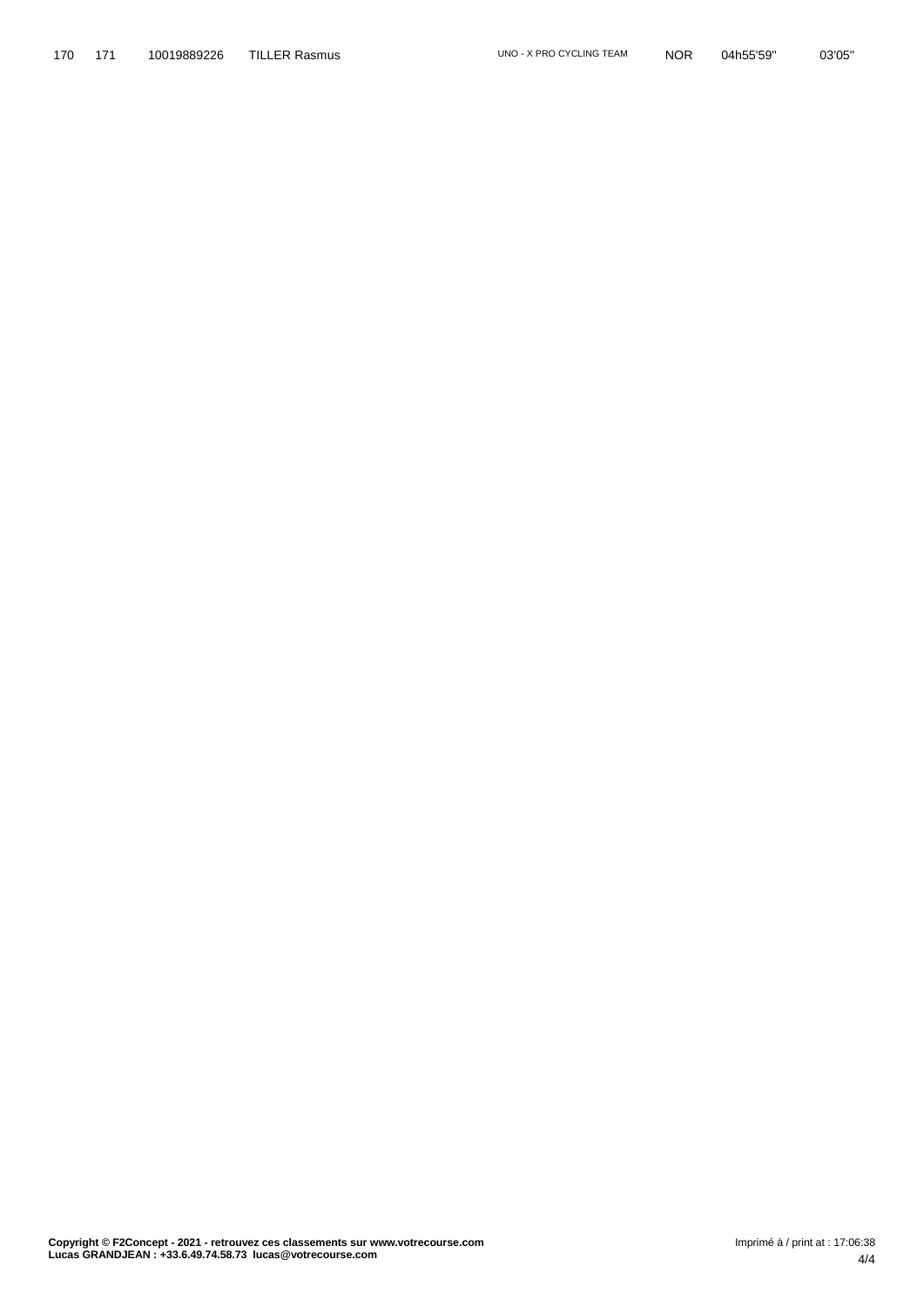

#### KONYA - KONYA **CLASSEMENT PAR POINTS POINTS CLASSIFICATION**



**Date :** 12/04/2021

**Organisateur - Organiser :** TURKISH CYCLING FEDERATION

**Epreuve - Race :** 56th PRESIDENTIAL CYCLING TOUR OF TURKEY

| Rq             | Dos. | Nom Prénom                   | Nat.       | Equipe     | Pts            | Bon. | Rg<br><b>Rk</b> | Dos.<br>Bib.   | Nom Prénom<br>Last name First name       | UCI ID                     | Equipe<br>Team           | Pts |
|----------------|------|------------------------------|------------|------------|----------------|------|-----------------|----------------|------------------------------------------|----------------------------|--------------------------|-----|
|                |      | km 108.5 - Sprint Prime      |            |            |                |      | $\mathbf{1}$    | 12             | <b>CAVENDISH Mark</b>                    | 10003292324                | <b>DQT</b>               | 27  |
|                |      |                              |            |            |                |      | 2               | 153            | DE KLEIJN Arvid                          | 10009817693                | <b>RLY</b>               | 27  |
|                | 7    | ZAKHAROV Artyom              | KAZ        | <b>APT</b> | 5              | 3"   | 3               | 31             | PHILIPSEN Jasper                         | 10014827543                | <b>AFC</b>               | 25  |
| 2              | 194  | <b>TRACZ Szymon</b>          | POL        | <b>NIP</b> | 3              | 2"   | 4               | 22             | <b>GREIPEL André</b>                     | 10002214311                | <b>ISN</b>               | 23  |
|                |      |                              |            |            |                |      | 5               | 101            | <b>BARBIER Pierre</b>                    | 10009431515                | <b>DKO</b>               | 18  |
| 3              | 202  | <b>BUTS Vitaliy</b>          | <b>UKR</b> | <b>SBB</b> | 1              | 1"   | 6               | 62             | LONARDI Giovanni                         | 10014704978                | <b>BCF</b>               | 18  |
|                |      |                              |            |            |                |      | $\overline{7}$  | 83             | PEÑALVER ANIORTE Manuel                  | 10015391153                | <b>BBH</b>               | 17  |
| Arrivée        |      |                              |            |            |                |      | 8               | 173            | <b>HALVORSEN Kristoffer</b>              | 10010023316                | <b>UXT</b>               | 14  |
|                |      |                              |            |            |                |      | 9               | 71             | <b>ANIOLKOWSKI Stanislaw</b>             | 10010957546                | <b>BWB</b>               | 11  |
| 1              | 12   | <b>CAVENDISH Mark</b>        | <b>GBR</b> | <b>DQT</b> | 15             | 10"  | 10              | 116            | <b>BELLETTI Manuel</b>                   | 10003073062                | EOK                      |     |
|                |      |                              |            |            |                |      | 11              | 53             | MOZZATO Luca                             | 10014991837                | <b>BBK</b>               |     |
| 2              | 31   | PHILIPSEN Jasper             | <b>BEL</b> | <b>AFC</b> | 14             | 6"   | 12              | 175            | WÆRENSKJOLD Søren                        | 10015603745                | <b>UXT</b>               |     |
| 3              | 22   | <b>GREIPEL André</b>         | <b>GER</b> | <b>ISN</b> | 13             | 4"   | 13              | 184            | PLUTO Martin                             | 10014921210                | <b>ABC</b>               |     |
| 4              | 153  | DE KLEIJN Arvid              | <b>NED</b> | <b>RLY</b> | 12             |      | 14              | 103            | <b>GROSU Eduard-Michael</b>              | 10006875159                | <b>DKO</b>               |     |
|                |      |                              |            |            |                |      | 15              | 26             | <b>ZABEL Rick</b>                        | 10007506366                | <b>ISN</b>               |     |
| 5              | 71   | <b>ANIOLKOWSKI Stanislaw</b> | <b>POL</b> | <b>BWB</b> | 11             |      | 16              | $\overline{7}$ | ZAKHAROV Artyom                          | 10006895569                | APT                      |     |
| 6              | 83   | PEÑALVER ANIORTE Manuel      | <b>ESP</b> | <b>BBH</b> | 10             |      | 17              | 73             | <b>DEBIE Sean</b>                        | 10006242841                | <b>BWB</b>               |     |
| $\overline{7}$ | 62   | <b>LONARDI</b> Giovanni      | <b>ITA</b> | <b>BCF</b> | 9              |      | 18              | 137            | LOBATO DEL VALLE Juan Jose               | 10051354511                | <b>EUS</b>               |     |
|                |      |                              |            |            |                |      | 19              | 35             | <b>TAMINIAUX Lionel</b>                  | 10009136168                | <b>AFC</b>               |     |
| 8              | 53   | <b>MOZZATO Luca</b>          | <b>ITA</b> | <b>BBK</b> | 8              |      | 20              | 186            | <b>SLIK Ivar</b>                         | 10007295996                | <b>ABC</b><br><b>NIP</b> |     |
| 9              | 26   | <b>ZABEL Rick</b>            | <b>GER</b> | <b>ISN</b> | $\overline{7}$ |      | 21<br>22        | 194<br>234     | <b>TRACZ Szymon</b><br><b>KULBE Lars</b> | 10015093281<br>10036201693 | SVL                      |     |
| 10             | 175  | WÆRENSKJOLD Søren            | <b>NOR</b> | <b>UXT</b> | 6              |      | 23              | 202            | <b>BUTS Vitaliy</b>                      | 10003260190                | <b>SBB</b>               |     |
|                |      |                              |            |            |                |      | 24              | 162            | <b>PERON Andrea</b>                      | 10005660336                | <b>TNN</b>               |     |
| 11             | 101  | <b>BARBIER Pierre</b>        | <b>FRA</b> | <b>DKO</b> | 5              |      | 25              | 185            | DEL GROSSO Bodi                          | 10022872984                | <b>ABC</b>               |     |
| 12             | 35   | <b>TAMINIAUX Lionel</b>      | <b>BEL</b> | <b>AFC</b> | 4              |      |                 |                |                                          |                            |                          |     |
| 13             | 184  | <b>PLUTO Martin</b>          | LAT        | <b>ABC</b> | 3              |      |                 |                |                                          |                            |                          |     |
| 14             | 185  | DEL GROSSO Bodi              | <b>NED</b> | <b>ABC</b> | $\overline{2}$ |      |                 |                |                                          |                            |                          |     |
| 15             | 103  | <b>GROSU Eduard-Michael</b>  | ROU        | <b>DKO</b> | 1              |      |                 |                |                                          |                            |                          |     |

#### **Etape - Stage :** 2

#### **Classement de l'étape - Stage classification Classement général - General classification**

| Nat.       | Equipe     | Pts | Bon. | Rg<br><b>Rk</b> | Dos.<br>Bib.   | Nom Prénom<br>Last name First name | UCI ID      | Equipe<br>Team | Pts            |
|------------|------------|-----|------|-----------------|----------------|------------------------------------|-------------|----------------|----------------|
|            |            |     |      | 1               | 12             | <b>CAVENDISH Mark</b>              | 10003292324 | <b>DQT</b>     | 27             |
|            |            |     |      | $\overline{2}$  | 153            | DE KLEIJN Arvid                    | 10009817693 | <b>RLY</b>     | 27             |
| KAZ        | <b>APT</b> | 5   | 3"   | 3               | 31             | PHILIPSEN Jasper                   | 10014827543 | <b>AFC</b>     | 25             |
|            |            |     | 2"   | 4               | 22             | <b>GREIPEL André</b>               | 10002214311 | <b>ISN</b>     | 23             |
| POL        | <b>NIP</b> | 3   |      | 5               | 101            | <b>BARBIER Pierre</b>              | 10009431515 | <b>DKO</b>     | 18             |
| UKR        | <b>SBB</b> | 1   | 1"   | 6               | 62             | LONARDI Giovanni                   | 10014704978 | <b>BCF</b>     | 18             |
|            |            |     |      | $\overline{7}$  | 83             | PEÑALVER ANIORTE Manuel            | 10015391153 | <b>BBH</b>     | 17             |
|            |            |     |      | 8               | 173            | <b>HALVORSEN Kristoffer</b>        | 10010023316 | <b>UXT</b>     | 14             |
|            |            |     |      | 9               | 71             | <b>ANIOLKOWSKI Stanislaw</b>       | 10010957546 | <b>BWB</b>     | 11             |
| <b>GBR</b> | <b>DQT</b> | 15  | 10"  | 10              | 116            | <b>BELLETTI Manuel</b>             | 10003073062 | <b>EOK</b>     | 8              |
|            |            |     |      | 11              | 53             | MOZZATO Luca                       | 10014991837 | <b>BBK</b>     | 8              |
| BEL        | <b>AFC</b> | 14  | 6"   | 12              | 175            | WÆRENSKJOLD Søren                  | 10015603745 | <b>UXT</b>     | $\overline{7}$ |
| GER        | <b>ISN</b> | 13  | 4"   | 13              | 184            | <b>PLUTO Martin</b>                | 10014921210 | <b>ABC</b>     | $\overline{7}$ |
|            |            |     |      | 14              | 103            | <b>GROSU Eduard-Michael</b>        | 10006875159 | <b>DKO</b>     | 7              |
| NED        | <b>RLY</b> | 12  |      | 15              | 26             | <b>ZABEL Rick</b>                  | 10007506366 | <b>ISN</b>     | $\overline{7}$ |
| POL        | <b>BWB</b> | 11  |      | 16              | $\overline{7}$ | ZAKHAROV Artyom                    | 10006895569 | <b>APT</b>     | 5              |
| ESP        | <b>BBH</b> | 10  |      | 17              | 73             | <b>DEBIE Sean</b>                  | 10006242841 | <b>BWB</b>     | 5              |
|            |            |     |      | 18              | 137            | LOBATO DEL VALLE Juan Jose         | 10051354511 | <b>EUS</b>     | 5              |
| <b>ITA</b> | <b>BCF</b> | 9   |      | 19              | 35             | <b>TAMINIAUX Lionel</b>            | 10009136168 | <b>AFC</b>     | 4              |
| <b>ITA</b> | <b>BBK</b> | 8   |      | 20              | 186            | <b>SLIK Ivar</b>                   | 10007295996 | <b>ABC</b>     | 3              |
|            |            |     |      | 21              | 194            | <b>TRACZ Szymon</b>                | 10015093281 | <b>NIP</b>     | 3              |
| GER        | <b>ISN</b> | 7   |      | 22              | 234            | <b>KULBE Lars</b>                  | 10036201693 | SVL            | 3              |
| NOR        | <b>UXT</b> | 6   |      | 23              | 202            | <b>BUTS Vitaliy</b>                | 10003260190 | <b>SBB</b>     | $\overline{2}$ |
|            |            |     |      | 24              | 162            | <b>PERON</b> Andrea                | 10005660336 | <b>TNN</b>     | $\overline{2}$ |
| FRA        | <b>DKO</b> | 5   |      | 25              | 185            | DEL GROSSO Bodi                    | 10022872984 | <b>ABC</b>     | $\overline{2}$ |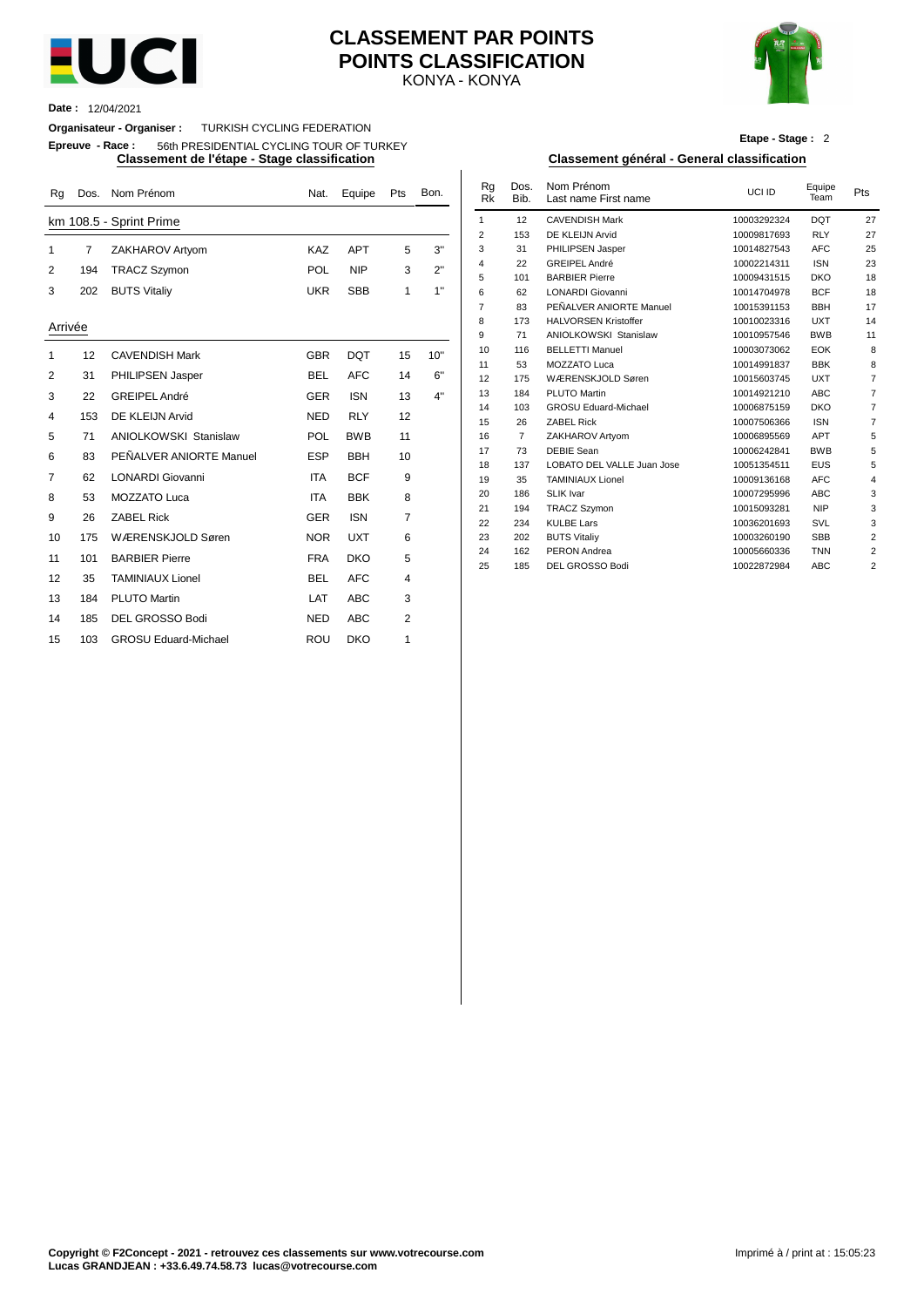

#### **MEILLEUR GRIMPEUR MOUNTAIN CLASSIFICATION**



KONYA - KONYA

12/04/2021 **Date :**

#### **Organisateur - Organiser : TURKISH CYCLING FEDERATION**

#### $E$ preuve  $-$  **Race** : 56th PRESIDENTIAL CYCLING TOUR OF TURKEY

#### **Classement de l'étape - Stage classification Classement général - General classification**

| Rq<br>Rk | Dos.<br><b>Bib</b> | Nom Prénom<br>Last name First name | Nat.       | Equipe<br>Team | <b>Pts</b>     | Bon. | Rg<br>Rk | Dos<br><b>Bib</b> |
|----------|--------------------|------------------------------------|------------|----------------|----------------|------|----------|-------------------|
|          |                    | km 24.1 - Mountain Prime - CAT 2   |            |                |                |      | 1        | 202               |
| 1        | 202                | <b>BUTS Vitaliy</b>                | <b>UKR</b> | <b>SBB</b>     | 5              |      | 2        | 67                |
| 2        | 67                 | <b>ZOCCARATO Samuele</b>           | <b>ITA</b> | <b>BCF</b>     | 3              |      | 3        | 186               |
| 3        | 187                | <b>WEULINK Meindert</b>            | <b>NED</b> | ABC            | $\overline{2}$ |      | 4        | 73                |
| 4        | 93                 | ETXEBERRIA AZPILIKUETA Josu        | <b>ESP</b> | <b>CJR</b>     | 1              |      | 5        | 242               |
|          |                    |                                    |            |                |                |      | 6        | 187               |
|          |                    | km 68.6 - Mountain Prime - CAT 3   |            |                |                |      | 7        | 93                |
| 1        | 202                | <b>BUTS Vitaliy</b>                | <b>UKR</b> | <b>SBB</b>     | 3              |      |          |                   |
| 2        | 242                | CASTILLO SOTO Ulises Alfredo       | MEX        | WGC            | $\overline{2}$ |      |          |                   |
| 3        | 67                 | <b>ZOCCARATO Samuele</b>           | ITA        | <b>BCF</b>     | 1              |      |          |                   |

| Etape - Stage: 2 |  |
|------------------|--|
|                  |  |

| Nom Prénom<br>Last name First name | Nat.       | Equipe<br>Team | Pts | Bon. | Ra<br>Rk | Dos.<br><b>Bib</b> | Nom Prénom<br>Last name First name | UCI ID      | Equipe<br>Team | Pts |
|------------------------------------|------------|----------------|-----|------|----------|--------------------|------------------------------------|-------------|----------------|-----|
| lountain Prime - CAT 2             |            |                |     |      |          | 202                | <b>BUTS Vitaliy</b>                | 10003260190 | <b>SBB</b>     | 9   |
| <b>BUTS Vitaliy</b>                | UKR        | <b>SBB</b>     | 5   |      |          | 67                 | ZOCCARATO Samuele                  | 10015135620 | <b>BCF</b>     | 4   |
| ZOCCARATO Samuele                  | <b>ITA</b> | <b>BCF</b>     | 3   |      | 3        | 186                | SLIK Ivar                          | 10007295996 | <b>ABC</b>     | 3   |
| WEULINK Meindert                   | <b>NED</b> | <b>ABC</b>     | 2   |      | 4        | 73                 | DEBIE Sean                         | 10006242841 | <b>BWB</b>     | 2   |
| ETXEBERRIA AZPILIKUETA Josu        | ESP        | <b>CJR</b>     |     |      | 5        | 242                | CASTILLO SOTO Ulises Alfredo       | 10006893044 | <b>WGC</b>     | 2   |
|                                    |            |                |     |      | 6        | 187                | <b>WEULINK Meindert</b>            | 10015439249 | <b>ABC</b>     | 2   |
| lountain Prime - CAT 3             |            |                |     |      |          | 93                 | ETXEBERRIA AZPILIKUETA Josu        | 10042493357 | <b>CJR</b>     |     |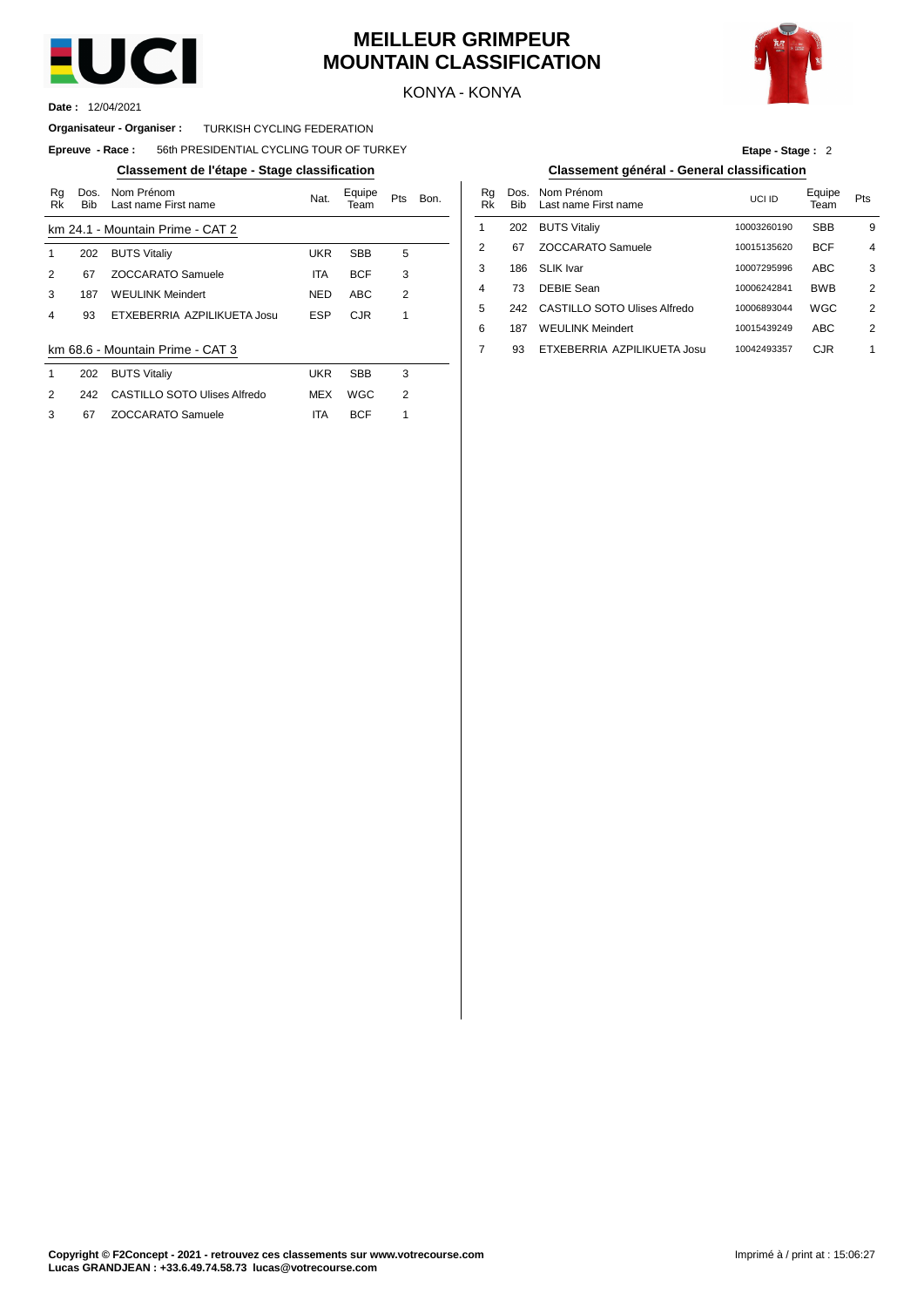

#### **CLASSEMENT Beauties of Turkey Sprint Beauties of Turkey Sprint CLASSIFICATION**

KONYA - KONYA



**Etape - Stage :** 2

**Date :** 12/04/2021

**Organisateur - Organiser :** TURKISH CYCLING FEDERATION

**Epreuve - Race :** 56th PRESIDENTIAL CYCLING TOUR OF TURKEY

| Rq | Dos. | Nom Prénom                           | Nat.       | Equipe     | Pts | Bon.     | Ra<br>Rk | Dos.<br>Bib | Nom Prénom<br>Last name First name | N° licence UCI<br>UCI Code | Equipe<br>Team | Pts |
|----|------|--------------------------------------|------------|------------|-----|----------|----------|-------------|------------------------------------|----------------------------|----------------|-----|
|    |      | km 127.3 - Beauties of Turkey Sprint |            |            |     |          |          |             | ZAKHAROV Artyom                    |                            | <b>APT</b>     |     |
|    |      | ZAKHAROV Artyom                      | KAZ        | <b>APT</b> |     | $\Omega$ | ∼        |             | DEBIE Sean                         |                            | <b>BWB</b>     |     |
| 2  | 86   | LOPEZ-COZAR JAIMEZ Juan Antonio      | <b>ESP</b> | <b>BBH</b> | 3   | $\Omega$ |          | 86          | LOPEZ-COZAR JAIMEZ Juan Antonio    |                            | <b>BBH</b>     | r.  |
|    | 187  | <b>WEULINK Meindert</b>              | <b>NED</b> | ABC        |     |          | Δ        | 186         | SLIK Ivar                          |                            | <b>ABC</b>     | G   |

#### **Classement de l'étape - Stage classification Classement général - General classification**

| Nom Prénom                       | Nat.       | Equipe     | Pts | Bon. | Ra<br>Rk | Dos.<br><b>Bib</b> | Nom Prénom<br>Last name First name | N° licence UCI<br>UCI Code | Equipe<br>Team | Pts |
|----------------------------------|------------|------------|-----|------|----------|--------------------|------------------------------------|----------------------------|----------------|-----|
| <b>Beauties of Turkey Sprint</b> |            |            |     |      |          |                    | ZAKHAROV Artyom                    |                            | <b>APT</b>     | 5   |
| ZAKHAROV Artyom                  | <b>KAZ</b> | <b>APT</b> | 5   | 0    | 2        | 73                 | DEBIE Sean                         |                            | <b>BWB</b>     | 5   |
| LOPEZ-COZAR JAIMEZ Juan Antonio  | <b>ESP</b> | <b>BBH</b> | 3   | 0    | 3        | 86                 | LOPEZ-COZAR JAIMEZ Juan Antonio    |                            | <b>BBH</b>     | 3   |
| WEULINK Meindert                 | <b>NED</b> | <b>ABC</b> |     | 0    | 4        | 186                | SLIK Ivar                          |                            | <b>ABC</b>     | 3   |
|                                  |            |            |     |      | 5        | 187                | <b>WEULINK Meindert</b>            |                            | <b>ABC</b>     | 1   |
|                                  |            |            |     |      | 6        | 212                | TIRYAKI Oguzhan                    |                            | <b>STC</b>     |     |
|                                  |            |            |     |      |          |                    |                                    |                            |                |     |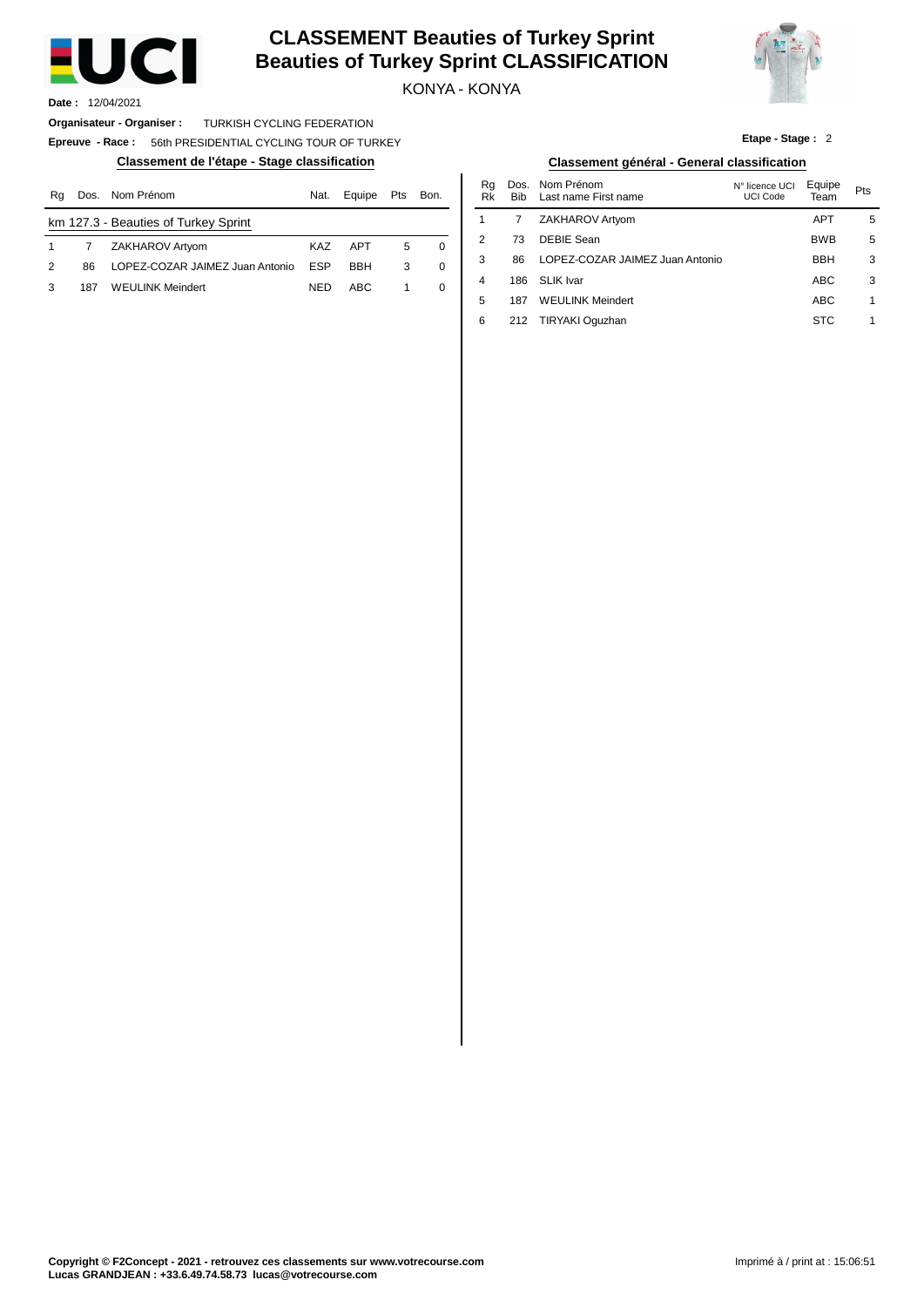

#### **CLASSEMENT PAR EQUIPE - TEAM CLASSIFICATION**

KONYA - KONYA



#### **Date :** 12/04/2021

 $\overline{a}$ 

**Organisateur - Organiser :** TURKISH CYCLING FEDERATION

**Epreuve - Race :** 56th PRESIDENTIAL CYCLING TOUR OF TURKEY

**Classement de l'étape - Stage classification Classement général - Général classification**

| Rg<br>Rk     | Equipe<br>Team                                                         | Temps<br>Time          | Ecart<br>Gap |
|--------------|------------------------------------------------------------------------|------------------------|--------------|
| $\mathbf{1}$ | ALPECIN-FENIX<br>$31 - 35 - 34$                                        | 09h52'18"              |              |
| 2            | BINGOAL PAUWELS SAUCES WB<br>$71 - 77 - 72$                            | 09h52'18"              |              |
| 3            | ABLOC CT<br>184 - 185 - 186                                            | 09h52'18"              |              |
| 4            | <b>ISRAEL START-UP NATION</b><br>22 - 26 - 25                          | 09h52'18"              |              |
| 5            | <b>B&amp;B HOTELS P/B KTM</b><br>$53 - 54 - 57$                        | 09h52'18"              |              |
| 6            | ANDRONI GIOCATTOLI - SIDERMEC<br>44 - 42 - 45                          | 09h52'18"              |              |
| 7            | UNO - X PRO CYCLING TEAM<br>175 - 174 - 172                            | 09h52'18"              |              |
| 8            | NIPPO-PROVENCE-PTS CONTI<br>193 - 196 - 192                            | 09h52'18"              |              |
| 9            | <b>BURGOS-BH</b><br>$83 - 84 - 85$                                     | 09h52'18"              |              |
| 10           | <b>DELKO</b><br>$101 - 103 - 107$                                      | 09h52'18"              |              |
| 11           | <b>BARDIANI CSF FAIZANE</b><br>$62 - 64 - 63$                          | 09h52'18"              |              |
| 12           | <b>TEAM NOVO NORDISK</b><br>162 - 163 - 161                            | 09h52'18"              |              |
| 13           | EUSKALTEL - EUSKADI<br>137 - 131 - 134                                 | 09h52'18"              |              |
| 14           | GAZPROM-RUSVELO<br>142 - 147 - 143                                     | 09h52'18"              |              |
| 15           | RALLY CYCLING<br>153 - 154 - 157                                       | 09h52'18"              |              |
| 16           | <b>ASTANA - PREMIER TECH</b><br>$5 - 3 - 4$                            | 09h52'18"              |              |
| 17           | WILDLIFE GENERATION PRO CYCLING<br>246 - 241 - 245                     | 09h52'18"              |              |
| 18           | <b>TEAM SKS SAUERLAND NRW</b><br>234 - 231 - 236                       | 09h52'18"              |              |
| 19           | MINSK CYCLING CLUB<br>123 - 121 - 127                                  | 09h52'18"              |              |
| 20           | CAJA RURAL-SEGUROS RGA<br>96 - 94 - 92                                 | 09h52'18"              |              |
| 21           | EOLO-KOMETA CYCLING TEAM<br>116 - 115 - 117<br>DECEUNINCK - QUICK-STEP | 09h52'18"<br>09h52'18" |              |
| 22<br>23     | $12 - 11 - 13$<br>SALCANO SAKARYA BB                                   | 09h52'18"              |              |
|              | $205 - 206 - 203$                                                      |                        |              |
| 24           | SPOR TOTO CYCLING TEAM<br>214 - 217 - 211                              | 09h52'18"              |              |
| 25           | <b>TEAM SAPURA CYCLING</b><br>221 - 223 - 225                          | 09h52'18"              |              |

| Equipe                          | Temps     |              |
|---------------------------------|-----------|--------------|
| Team                            | Time      | Ecart<br>Gap |
| ALPECIN-FENIX                   | 14h39'12" |              |
| <b>DELKO</b>                    | 14h39'12" |              |
| ABLOC CT                        | 14h39'12" |              |
| BINGOAL PAUWELS SAUCES WB       | 14h39'12" |              |
| DECEUNINCK - QUICK-STEP         | 14h39'12" |              |
| EOLO-KOMETA CYCLING TEAM        | 14h39'12" |              |
| <b>ISRAEL START-UP NATION</b>   | 14h39'12" |              |
| ASTANA - PREMIER TECH           | 14h39'12" |              |
| <b>B&amp;B HOTELS P/B KTM</b>   | 14h39'12" |              |
| ANDRONI GIOCATTOLI - SIDERMEC   | 14h39'12" |              |
| WILDLIFE GENERATION PRO CYCLING | 14h39'12" |              |
| UNO - X PRO CYCLING TEAM        | 14h39'12" |              |
| NIPPO-PROVENCE-PTS CONTI        | 14h39'12" |              |
| <b>BURGOS-BH</b>                | 14h39'12" |              |
| <b>BARDIANI CSF FAIZANE</b>     | 14h39'12" |              |
| TEAM NOVO NORDISK               | 14h39'12" |              |
| EUSKALTEL - EUSKADI             | 14h39'12" |              |
| SALCANO SAKARYA BB              | 14h39'12" |              |
| GAZPROM-RUSVELO                 | 14h39'12" |              |
| <b>RALLY CYCLING</b>            | 14h39'12" |              |
| TEAM SKS SAUERLAND NRW          | 14h39'12" |              |
| CAJA RURAL-SEGUROS RGA          | 14h39'12" |              |
| <b>MINSK CYCLING CLUB</b>       | 14h39'12" |              |
|                                 |           |              |

#### 24 TEAM SAPURA CYCLING 25 SPOR TOTO CYCLING TEAM 14h39'12'' 14h39'12''

**Copyright © F2Concept - 2021 - retrouvez ces classements sur www.votrecourse.com Lucas GRANDJEAN : +33.6.49.74.58.73 lucas@votrecourse.com**

#### **Etape - Stage :** 2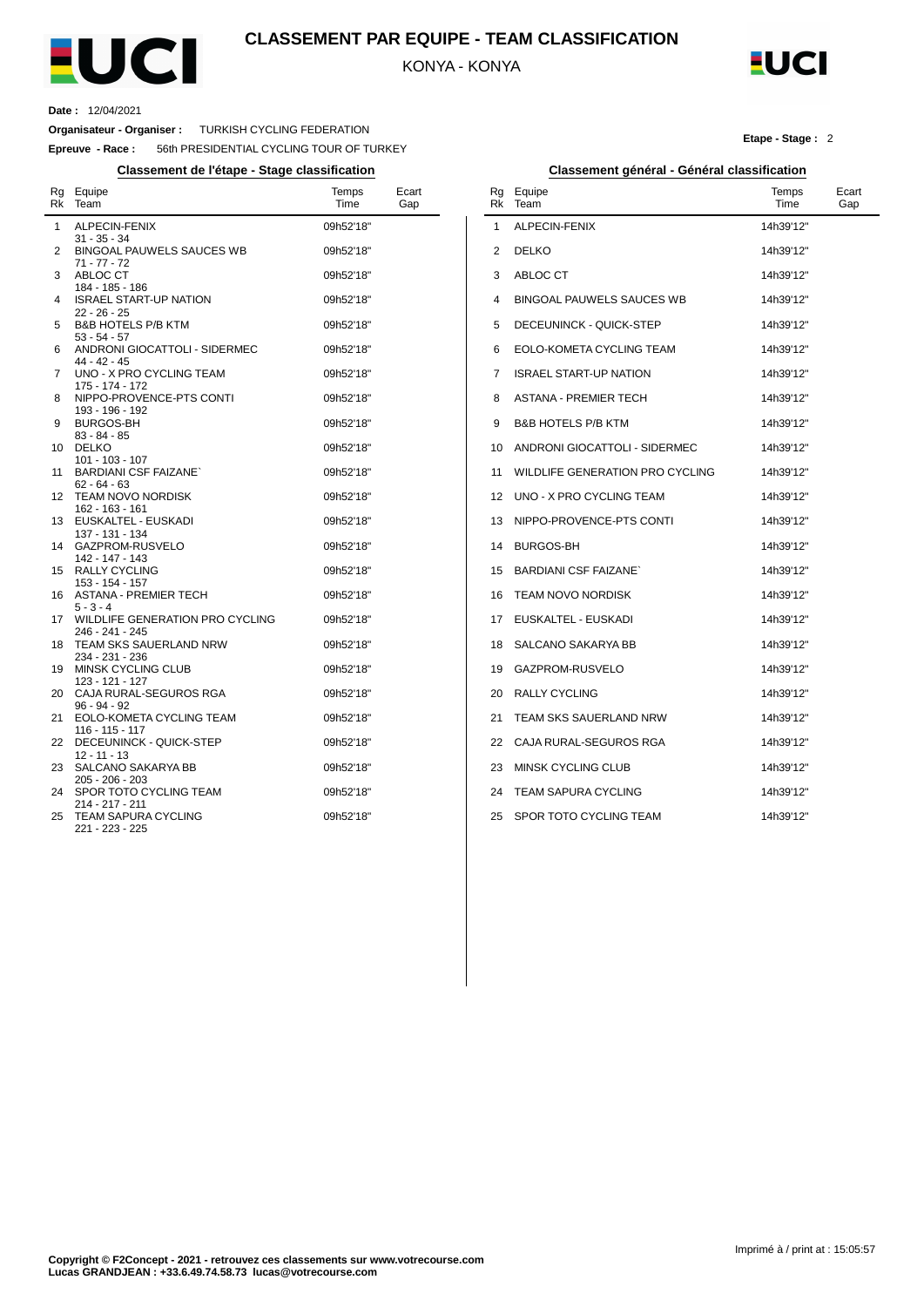### **ORDRE DES VOITURES POUR L'ETAPE N° 3 CONVOY ORDER FOR STAGE 3**

BEYSEHIR - ALANYA

13/04/2021 **Date :**

**Organisateur - Organiseur : TURKISH CYCLING FEDERATION** 

56th PRESIDENTIAL CYCLING TOUR OF TURKEY **Epreuve - Race :**

| Rang<br>Rank   | Equipe<br>Team                         |
|----------------|----------------------------------------|
| 1              | <b>DECEUNINCK - QUICK-STEP</b>         |
| $\overline{2}$ | <b>RALLY CYCLING</b>                   |
| 3              | ALPECIN-FENIX                          |
| 4              | UNO - X PRO CYCLING TEAM               |
| 5              | <b>ISRAEL START-UP NATION</b>          |
| 6              | <b>DELKO</b>                           |
| $\overline{7}$ | <b>ASTANA - PREMIER TECH</b>           |
| 8              | <b>BINGOAL PAUWELS SAUCES WB</b>       |
| 9              | ABLOC CT                               |
| 10             | SALCANO SAKARYA BB                     |
| 11             | NIPPO-PROVENCE-PTS CONTI               |
| 12             | <b>BARDIANI CSF FAIZANE</b>            |
| 13             | <b>BURGOS-BH</b>                       |
| 14             | EUSKALTEL - EUSKADI                    |
| 15             | <b>TEAM NOVO NORDISK</b>               |
| 16             | EOLO-KOMETA CYCLING TEAM               |
| 17             | <b>TEAM SKS SAUERLAND NRW</b>          |
| 18             | SPOR TOTO CYCLING TEAM                 |
| 19             | <b>WILDLIFE GENERATION PRO CYCLING</b> |
| 20             | <b>ANDRONI GIOCATTOLI - SIDERMEC</b>   |
| 21             | <b>MINSK CYCLING CLUB</b>              |
| 22             | <b>TEAM SAPURA CYCLING</b>             |
| 23             | GAZPROM-RUSVELO                        |
| 24             | <b>B&amp;B HOTELS P/B KTM</b>          |
| 25             | CAJA RURAL-SEGUROS RGA                 |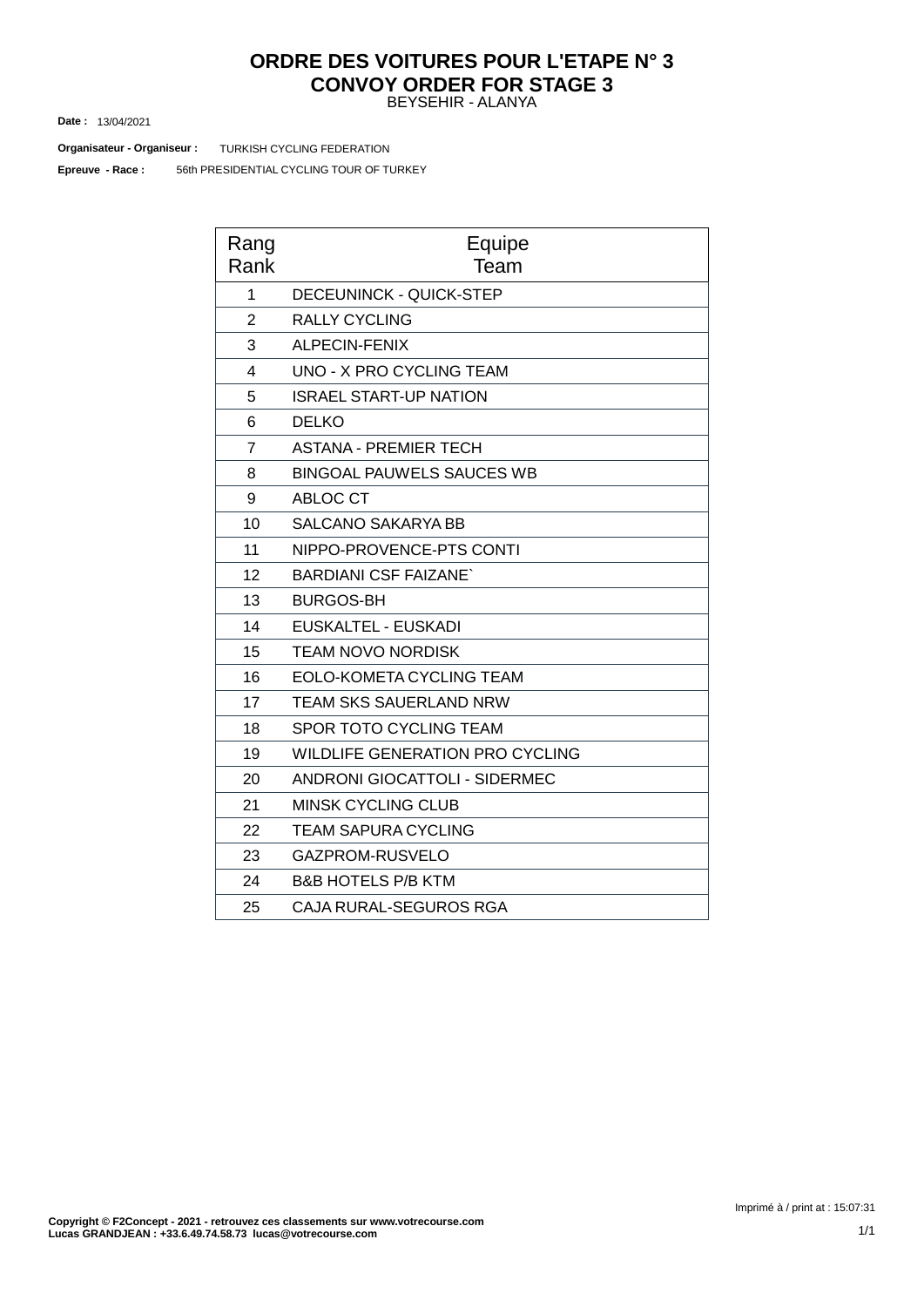#### **Etape -** Stage : 3 **TURKISH CYCLING FEDERATION**

| ASTANA - PREMIER<br><b>TECH</b>            | $\mathbf{1}$<br><b>KUDUS Merhawi</b><br>48eme à 10"(103)    | $\overline{2}$<br><b>CONTRERAS PINZON</b><br>Rodrigo<br>79eme à 10"(161) | 3<br><b>GIDICH Yevgeniy</b><br>35eme à 10"(77)                       | 4<br><b>BRUSSENSKIY Gleb</b><br>33eme à 10"(71)                 | 5<br>ROMO OLIVER Javier<br>47eme à 10"(100)            | 6<br>STALNOV Nikita<br>49eme à 10"(105)                      | ZAKHAROV Artyom<br>7eme à 07"(132)                             |
|--------------------------------------------|-------------------------------------------------------------|--------------------------------------------------------------------------|----------------------------------------------------------------------|-----------------------------------------------------------------|--------------------------------------------------------|--------------------------------------------------------------|----------------------------------------------------------------|
| <b>DECEUNINCK -</b><br>QUICK-STEP          | 11<br>ARCHBOLD Shane<br>56eme à 10"(117)                    | 12<br><b>CAVENDISH Mark</b><br>1er en 04h52'54"(5)                       | 13<br><b>ODEG CHAGUI Alvaro</b><br>Jose<br>67eme à 10"(136)          | 14<br>JAKOBSEN Fabio<br>169eme à 01'56"(315)                    | 15<br><b>KEISSE IIjo</b><br>122eme à 10"(230)          | 16<br><b>STEELS Stijn</b><br>159eme à 10"(307)               |                                                                |
| <b>ISRAEL START-UP</b><br><b>NATION</b>    | 21<br><b>BERWICK Sebastian</b><br>154eme à 10"(298)         | 22<br>GREIPEL André<br>5eme à 06"(9)                                     | 23<br><b>BRÄNDLE Matthias</b><br>167eme à 01'09"(312)                | 24<br><b>CIMOLAI Davide</b><br>168eme à 01'21"(328)             | 25<br><b>DOWSETT Alex</b><br>69eme à 10"(146)          | 26<br><b>ZABEL Rick</b><br>90eme à 10"(177)                  | 27<br><b>SAGIV Guy</b><br>139eme à 10"(274)                    |
| ALPECIN-FENIX                              | 31<br>PHILIPSEN Jasper<br>3eme à 04"(7)                     | 32<br><b>RICHARDSON</b><br>Alexandar<br>147eme à 10" (285)               | 33<br><b>MEISEN Marcel</b><br>40eme à 10"(85)                        | 34<br>VINE Jay<br>63eme à 10"(133)                              | 35<br><b>TAMINIAUX Lionel</b><br>28eme à 10"(62)       | 36<br><b>KRIEGER Alexander</b><br>94eme à 10"(184)           | 37<br>MODOLO Sacha<br>165eme à 56"(225)                        |
| <b>ANDRONI</b><br>GIOCATTOLI -             | 41<br><b>MALUCELLI Matteo</b><br>100eme à 10"(191)          | 42<br>JERMAN Žiga<br>78eme à 10"(160)                                    | 43                                                                   | 44<br><b>RUMAC Josip</b><br>25eme à 10"(52)                     | 45<br>SEPULVEDA Eduardo<br>51eme à 10"(107)            | 46<br>VENCHIARUTTI Nicola<br>124eme à 10"(242)               | 47<br>VIGO DEL ARCO Marti<br>108eme à 10"(206)                 |
| <b>B&amp;B HOTELS P/B</b><br>KTM           | 51<br><b>CHEVALIER Maxime</b><br>74eme à 10"(154)           | 52<br><b>GAUTIER Cyril</b><br>80eme à 10"(161)                           | 53<br>MOZZATO Luca<br>89eme à 10"(177)                               | 54<br>PACHER Quentin<br>38eme à 10"(82)                         | 55<br>REZA Kevin<br>131eme à 10"(251)                  | 56<br>ROLLAND Pierre<br>143eme à 10"(282)                    | 57<br><b>SCHONBERGER</b><br>Sebastian<br>44eme à 10"(93)       |
| <b>BARDIANI CSF</b><br><b>FAIZANE</b>      | 61<br>VISCONTI Giovanni<br>130eme à 10"(250)                | 62<br>LONARDI Giovanni<br>12eme à 10"(14)                                | 63<br><b>MAESTRI Mirco</b><br>106eme à 10"(204)                      | 64<br>MARENGO Umberto<br>41eme à 10"(86)                        | 65<br>RIVERA SERRANO<br>Kevin<br>142eme à 10"(278)     | 66<br><b>TONELLI Alessandro</b><br>141eme à 10"(275)         | 67<br>ZOCCARATO Samuele<br>117eme à 10"(224)                   |
| <b>BINGOAL PAUWELS</b><br><b>SAUCES WB</b> | 71<br><b>ANIOLKOWSKI</b><br>Stanislaw<br>14eme à 10"(21)    | 72<br><b>CASTRIQUE Jonas</b><br>31eme à 10"(70)                          | 73<br><b>DEBIE Sean</b><br>8eme à 07"(202)                           | 74<br>PAQUOT Tom<br>64eme à 10"(133)                            | 75<br><b>SUTER Joel</b><br>162eme à 10"(317)           | 76<br><b>VENNER Quentin</b><br>160eme à 10"(310)             | 77<br><b>VERCAMST Wesley</b><br>26eme à 10"(56)                |
| <b>BURGOS-BH</b>                           | 81<br>RUBIO HERNANDEZ<br>Diego<br>83eme à 10"(166).         | 82<br><b>MULLER Gabriel</b><br>133eme à 10"(255)                         | 83<br>PEÑALVER ANIORTE<br>Manuel<br>13eme à 10"(15).                 | 84<br>SMIT Willem Jakobus<br>32eme à 10"(70)                    | 85<br><b>BOL Jetse</b><br>58eme à 10"(125)             | 86<br>OPEZ-COZAR JAIMEZ<br>Juan Antonio<br>152eme à 10"(292) | 87<br><b>CANTON SERRANO</b><br>Isaac<br>135eme à 10"(263)      |
| <b>CAJA</b><br>RURAL-SEGUROS               | 91<br>GARCIA SOSA Jhojan<br>Orlando<br>120eme à 10"(227)    | 92<br><b>BAGÜES</b><br><b>KALPARSORO Aritz</b><br>71eme à 10"(152)       | 93<br><b>ETXEBERRIA</b><br>AZPILIKUETA Josu<br>158eme à 10"(306)     | 94<br><b>GONZALEZ LOPEZ</b><br>David<br>43eme à 10"(91).        | 95<br>NICOLAU BELTRAN<br>Joel<br>99eme à 10"(191).     | 96<br>SAEZ BENITO Hector<br>52eme à 10"(112)                 | 97<br><b>IRBANO FONTIVEROS</b><br>Carmelo<br>155eme à 10"(301) |
| <b>DELKO</b>                               | 101<br><b>BARBIER Pierre</b><br>6eme à 06"(14)              | 102<br><b>BERTHET Clément</b><br>107eme à 10"(204)                       | 103<br><b>GROSU Eduard-Michae</b><br>17eme à 10"(25)                 | 104<br><b>FERNANDEZ CRUZ</b><br>Delio<br>82eme à 10"(164)       | 105<br>FINETTO Mauro<br>157eme à 10"(306)              | 106<br><b>LE TURNIER Mathias</b><br>116eme à 10"(222)        | 107<br>DIAZ GALLEGO Jose<br>Manuel<br>61eme à 10"(132)         |
| EOLO-KOMETA<br><b>CYCLING TEAM</b>         | 111<br><b>GAVAZZI Francesco</b><br>118eme à 10"(224)        | 112<br>SEVILLA LOPEZ Diego<br>Pablo<br>144eme à 10"(282)                 | 113<br>ALBANESE Vincenzo<br>149eme à 10"(290)                        | 114<br>RIVI Samuele<br>146eme à 10"(283)                        | 115<br><b>WACKERMANN Luca</b><br>42eme à 10"(89)       | 116<br><b>BELLETTI Manuel</b><br>20eme à 10"(34)             | 117<br><b>FRAPPORTI Mattia</b><br>60eme à 10"(128)             |
| <b>MINSK CYCLING</b><br><b>CLUB</b>        | 121<br>SAMOILAU Branislau<br>101eme à 10"(194)              | 122<br><b>STROKAU Vasili</b><br>110eme à 10"(209)                        | 123<br>SHAUCHENKA Siarhei<br>30eme à 10"(67)                         | 124<br>SOBAL Yauhen<br>126eme à 10"(243)                        | 125<br><b>BAZHKOU Stanislau</b><br>103eme à 10"(195)   | 126<br>SHNYRKO Aliaksei<br>85eme à 10"(168)                  | 127<br>CHARNIAUSKI Ivan<br>70eme à 10"(147)                    |
| <b>EUSKALTEL-</b><br><b>EUSKADI</b>        | 131<br><b>IRIZAR LASKURAIN</b><br>Julen<br>57eme à 10"(123) | 132<br><b>BRAVO OIARBIDE</b><br>Garikoitz<br>91eme à 10"(181)            | 133<br><b>AZURMENDI</b><br>SAGASTIBELTZA Ibai<br>109eme à 10"(209)   | 134<br><b>GOIKOETXEA</b><br>GOIOGANA Peio<br>55eme à 10"(114)   | 135<br><b>BALLARIN MANSO Iker</b><br>104eme à 10"(197) | 136<br>ARANBURU ARRUTI<br>Jokin<br>81eme à 10"(164)          | 137<br>LOBATO DEL VALLE<br>Juan Jose<br>18eme à 10"(27)        |
| GAZPROM-RUSVEL<br>O                        | 141<br>CHERKASOV Nikolay<br>112eme à 10"(211)               | 142<br>CIMA Damiano<br>37eme à 10"(79)                                   | 143<br><b>NYCH Artem</b><br>73eme à 10"(153)                         | 145<br>SHALUNOV Evgeny<br>88eme à 10"(175)                      | 146<br><b>KUZMIN Anton</b><br>96eme à 10"(188)         | 147<br><b>BOEV</b> Igor<br>53eme à 10"(113)                  |                                                                |
| <b>RALLY CYCLING</b>                       | 151                                                         | 152<br><b>COTE Pier Andre</b><br>137eme à 10"(266)                       | 153<br>DE KLEIJN Arvid<br>2eme(5)                                    | 154<br><b>MANNION Gavin</b><br>87eme à 10"(173)                 | 155<br><b>MURPHY Kyle</b><br>138eme à 10"(271)         | 156<br><b>ORONTE Emerson</b><br>145eme à 10"(282)            | 157<br><b>ZUKOWSKY Nickolas</b><br>54eme à 10"(113)            |
| <b>TEAM NOVO</b><br><b>NORDISK</b>         | 161<br><b>KUSZTOR Péter</b><br>46eme à 10"(99)              | 162<br><b>PERON Andrea</b><br>19eme à 10"(33)                            | 163<br>POLI Umberto<br>163eme à 43"(200)                             | 164<br>LOZANO RIBA David<br>125eme à 10"(243)                   | 165<br><b>HENTTALA Joonas</b><br>119eme à 10"(227)     | 166<br><b>BEHRINGER Oliver</b><br>65eme à 10"(134)           | 167<br>PHIPPEN Logan Lakota<br>136eme à 10"(263)               |
| UNO - X PRO<br><b>CYCLING TEAM</b>         | 171<br><b>TILLER Rasmus</b><br>170eme à 03'05"(334)         | 172<br>77eme à 10"(158)                                                  | 173<br>RESELL Erik NordsaeterHALVORSEN Kristoffer<br>4eme à 04"(128) | 174<br><b>MADSEN Frederik</b><br>Rodenberg<br>164eme à 46"(194) | 175<br>WÆRENSKJOLD Søren<br>15eme à 10"(25)            | 176<br><b>CHARMIG Anthon</b><br>93eme à 10"(183)             | 177<br><b>OHANNESSEN Anders</b><br>Halland<br>86eme à 10"(170) |
| ABLOC CT                                   | 181<br><b>APPEL Stijn</b><br>76eme à 10"(157)               | 182<br><b>DAEMEN Stijn</b><br>68eme à 10"(146)                           | 183<br><b>SINSCHEK Nils</b><br>115eme à 10"(222)                     | 184<br>PLUTO Martin<br>16eme à 10"(25)                          | 185<br>DEL GROSSO Bodi<br>22eme à 10"(40)              | 186<br>SLIK Ivar<br>9eme à 08"(131)                          | 187<br><b>WEULINK Meindert</b><br>62eme à 10"(132)             |
| NIPPO-PROVENCE-P<br><b>TS CONTI</b>        | 191<br><b>BÖGLI Jonathan</b><br>102eme à 10"(195)           | 192<br><b>KUHN Kevin</b><br>111eme à 10"(211)                            | 193<br>ODA Hijiri<br>29eme à 10"(63)                                 | 194<br><b>TRACZ Szymon</b><br>11eme à 08"(184)                  | 195<br><b>MAMYKIN Matvey</b><br>161eme à 10"(317)      | 196<br><b>CALVIN Dik</b><br>39eme à 10"(84)                  | 197<br><b>CHRISTEN Fabio</b><br>72eme à 10"(153)               |
| SALCANO SAKARYA<br>BB                      | 201<br><b>BALKAN Onur</b><br>97eme à 10"(188)               | 202<br><b>BUTS Vitaliy</b><br>10eme à 08"(149)                           | 203<br>KONONENKO Mykhaylo<br>66eme à 10"(136)                        | 204<br><b>ASADOV Elchin</b><br>113eme à 10"(216)                | 205<br><b>BOUGLAS Georgios</b><br>27eme à 10"(58)      | 206<br><b>ABAY Burak</b><br>84eme à 10"(168)                 | 207<br><b>SAYAR Mustafa</b><br>92eme à 10"(182)                |
| <b>SPOR TOTO</b><br><b>CYCLING TEAM</b>    | 211<br><b>BUDIAK Anatolii</b><br>114eme à 10"(219)          | 212<br>TIRYAKI Oguzhan<br>123eme à 10"(234)                              | 213<br><b>DOGAN Halil</b><br>150eme à 10"(291)                       | 214<br><b>STASH Mamyr</b><br>23eme à 10"(45)                    | 215<br>YAVUZ Emre<br>148eme à 10"(290)                 | 216<br><b>SAMLI Feritcan</b><br>166eme à 01'04"(327)         | 217<br>REGUERO CORRAL<br>Gabriel<br>129eme à 10"(246)          |
| <b>TEAM SAPURA</b><br><b>CYCLING</b>       | 221<br><b>ORKEN Ahmet</b><br>36eme à 10"(78)                | 222<br>ZAKARIA Akmal Hakim<br>134eme à 10"(263)                          | 223<br>ROSLI Muhammad Nur<br>Aiman<br>95eme à 10"(184)               | 224<br><b>AZMAN Muhammad</b><br>Zawawi<br>151eme à 10"(291)     | 225<br>RAILEANU Cristian<br>75eme à 10"(157)           | 226<br><b>EWART Jesse</b><br>127eme à 10"(245)               | 227<br>CELANO Danilo<br>128eme à 10"(245)                      |
| <b>TEAM SKS</b><br>SAUERLAND NRW           | 231<br>MÜNSTERMANN Per<br>Christian<br>34eme à 10"(72).     | 232<br>KNOLLE Jon<br>121eme à 10"(230)                                   | 233<br><b>GIEßELMANN Michel</b><br>153eme à 10"(293)                 | 234<br><b>KULBE Lars</b><br>21eme à 10"(35)                     | 235<br>NEFFGEN Tim<br>140eme à 10"(274)                | 236<br><b>ADAMIETZ Johannes</b><br>98eme à 10"(190)          |                                                                |
| <b>WILDLIFE</b><br><b>GENERATION PRO</b>   | 241<br><b>TVETCOV Serghei</b><br>59eme à 10"(128)           | 242<br>CASTILLO SOTO Ulise\$<br>Alfredo<br>50eme à 10"(105)              | 243<br>MCGEOUGH Cormac<br>156eme à 10"(305)                          | 244<br><b>CLARKE Jonathan</b><br>132eme à 10"(254)              | 245<br><b>HOEHN Alex</b><br>45eme à 10"(98)            | 246<br><b>GRANIGAN Noah</b><br>24eme à 10"(46)               | 247<br><b>ROSS Kent</b><br>105eme à 10"(203)                   |